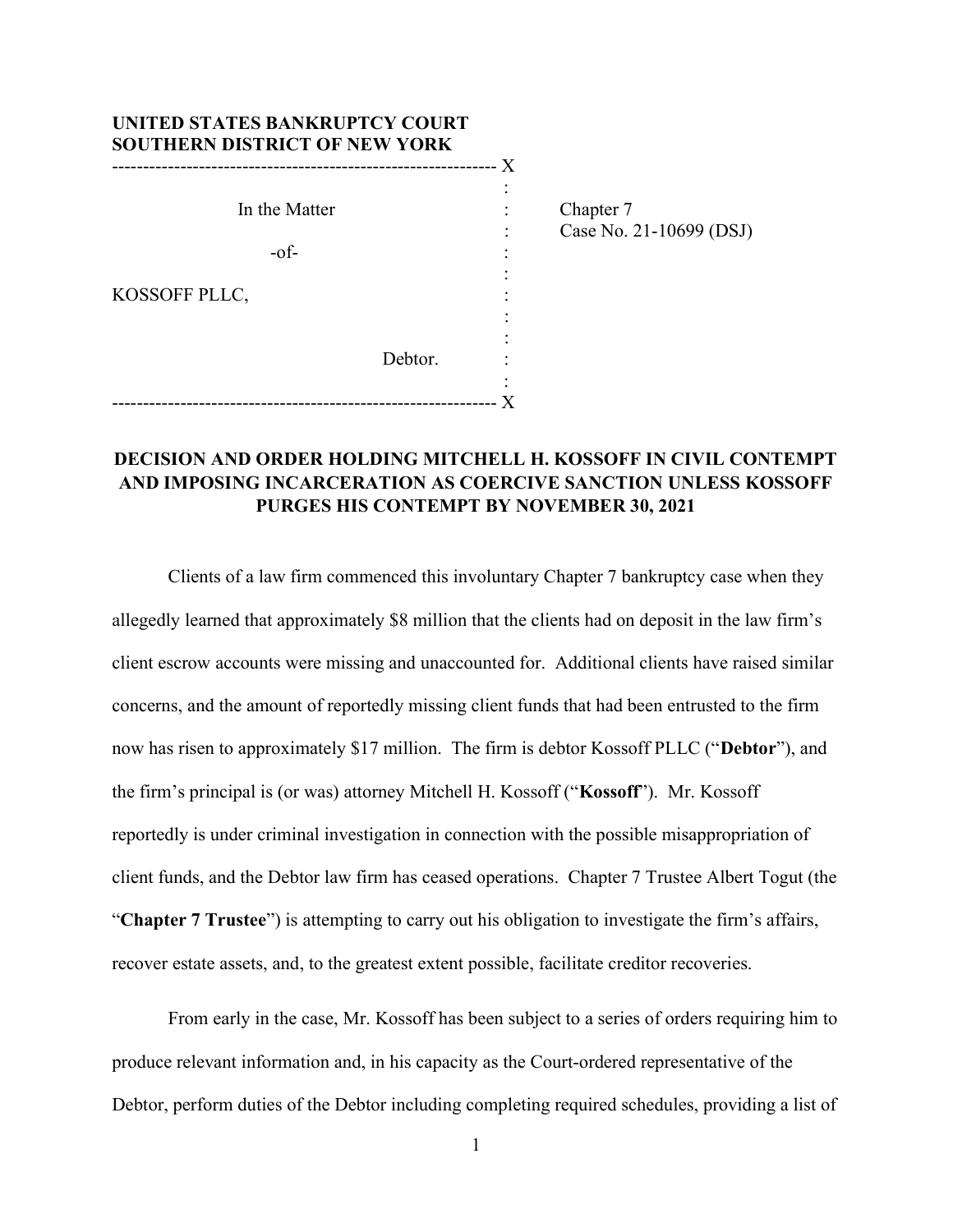creditors, and appearing at a section 341 creditor meeting if and when such a meeting can be conducted. Mr. Kossoff has consistently failed to comply with his Court-ordered obligations, or otherwise to assist the Trustee's efforts, except to an extremely limited and grudging extent, while broadly asserting Fifth Amendment rights. He continues his non-compliance even after this Court rejected his arguments and held that his Fifth Amendment assertions do not excuse, among other things, his duty to take acts to facilitate this bankruptcy in his representative capacity on behalf of Debtor. Further underscoring the clarity and validity of Mr. Kossoff's obligations, the District Court declined Mr. Kossoff's application for a stay and for leave to appeal this Court's order compelling him to perform these obligations.

 The Chapter 7 Trustee now has moved to hold Mr. Kossoff in civil contempt of orders requiring his cooperation. [See Bankr. Docket No. 218 (the "Contempt Motion")]. Mr. Kossoff opposed, complaining that the motion is "premature" even after he has engaged in months of noncompliance and resistance. [See Bankr. Docket No. 249 (the "Opposition")]. The Court has repeatedly urged Mr. Kossoff to comply with his obligations, and has warned him that he stands in violation of orders and is now in civil contempt, with a likelihood of incarceration as the least onerous possibly effective means of inducing him to comply with the Court's lawful orders. Yet Mr. Kossoff persists in violating the Court's orders, including the unambiguous and critically important requirement that he identify creditors and complete schedules. Mr. Kossoff's noncompliance has serious consequences, as Mr. Togut's work is stymied, expenses mount, and Mr. Togut's task of tracing and recapturing any improper transfers grows ever more challenging.

 Accordingly, the Court concludes that Mr. Kossoff is in civil contempt of the Court's orders, specifically and at a minimum those that require him to prepare appropriate schedules and identify creditors so as to facilitate necessary steps including the conduct of a section 341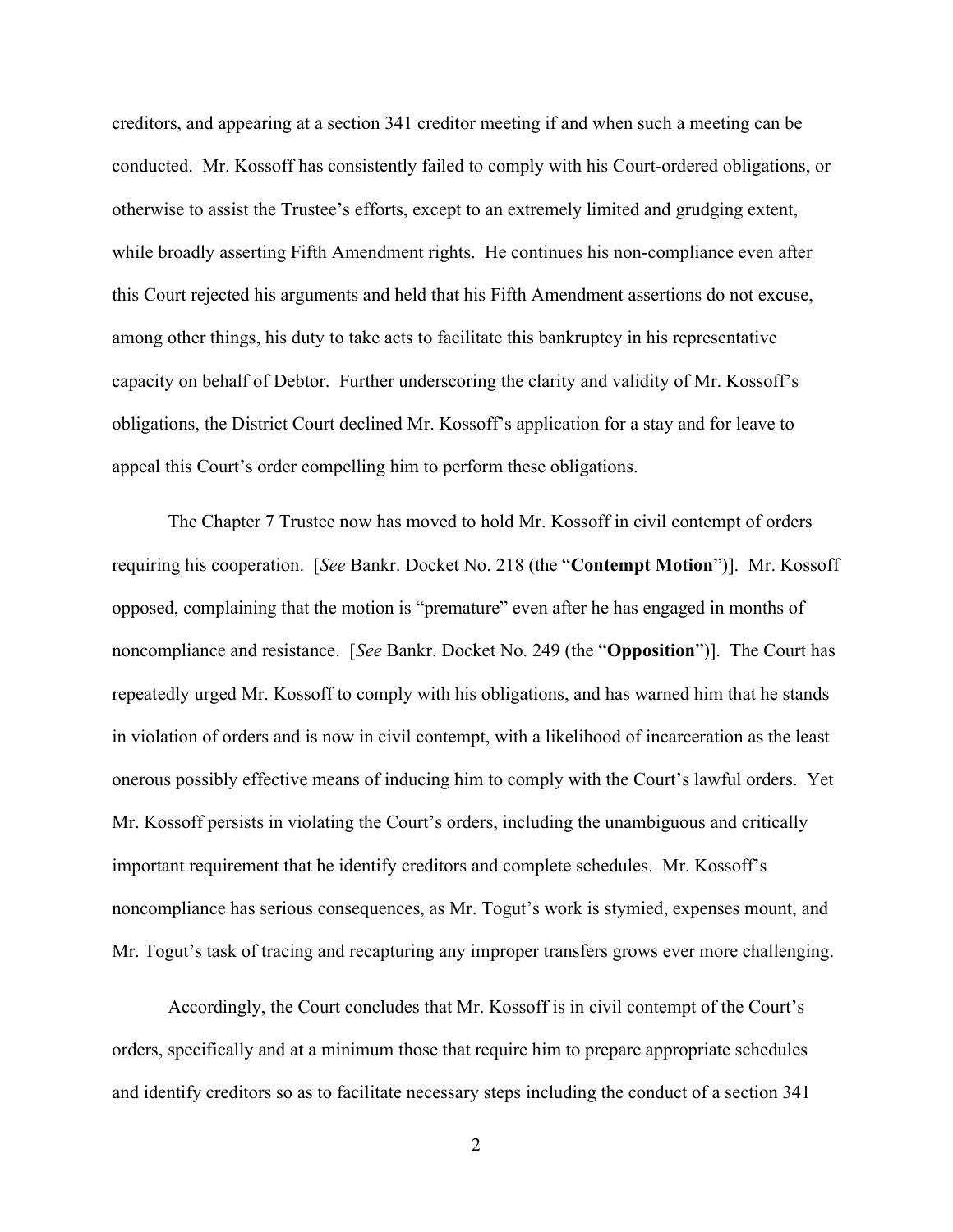creditors' meeting. Unless Mr. Kossoff provides the required schedules and a creditor list on or before November 30, 2021, and demonstrates to the Court that he has done so, the Court will issue a bench warrant for Mr. Kossoff's arrest on or soon after December 1, as a coercive civil contempt sanction intended to induce his compliance with his Court-ordered obligations.

## FINDINGS OF FACT AND CONCLUSIONS OF LAW

Having considered the full record of this case, and mindful that a court should not blindly accept findings of fact and conclusions of law proffered by the parties (see St. Clare's Hosp. and Health Ctr. v. Ins. Co. of North Am., (In re St. Clare's Hosp. and Health Ctr.), 934 F.2d 15 (2d Cir. 1991) (referencing United States v. El Paso Natural Gas Co., 376 U.S. 651, 656 (1964)), and having conducted an independent analysis of the law and the facts, the Court makes the following Findings of Fact and Conclusions of Law. In addition to the cited bases for the findings stated herein, the Court relies on the statements made during a November 16 hearing on the Contempt Motion, for which the transcript is not yet available. At that hearing, the Court asked counsel for Mr. Kossoff to identify any and all factual statements he contested that were included in a proposed Certification [the "Proposed Certification," Bankr. Docket No. 218 Ex. 4] that the Trustee sought to have this Court enter in connection with its Contempt Motion. The Court accepts as uncontested any facts that were stated in that Proposed Certification yet not contested by Mr. Kossoff during the November 16 hearing or in a subsequent counter-proposed certification that Mr. Kossoff submitted [Bankr. Docket No. 282 Ex. B].

## I. Jurisdiction and Venue

1. The Court has jurisdiction pursuant to 28 U.S.C. §§ 157 and 1334. This matter is a core proceeding pursuant to 28 U.S.C.  $\S$  157(b)(2)(A), (O). Venue is proper in this Court pursuant to 28 U.S.C. §§ 1408 and 1409.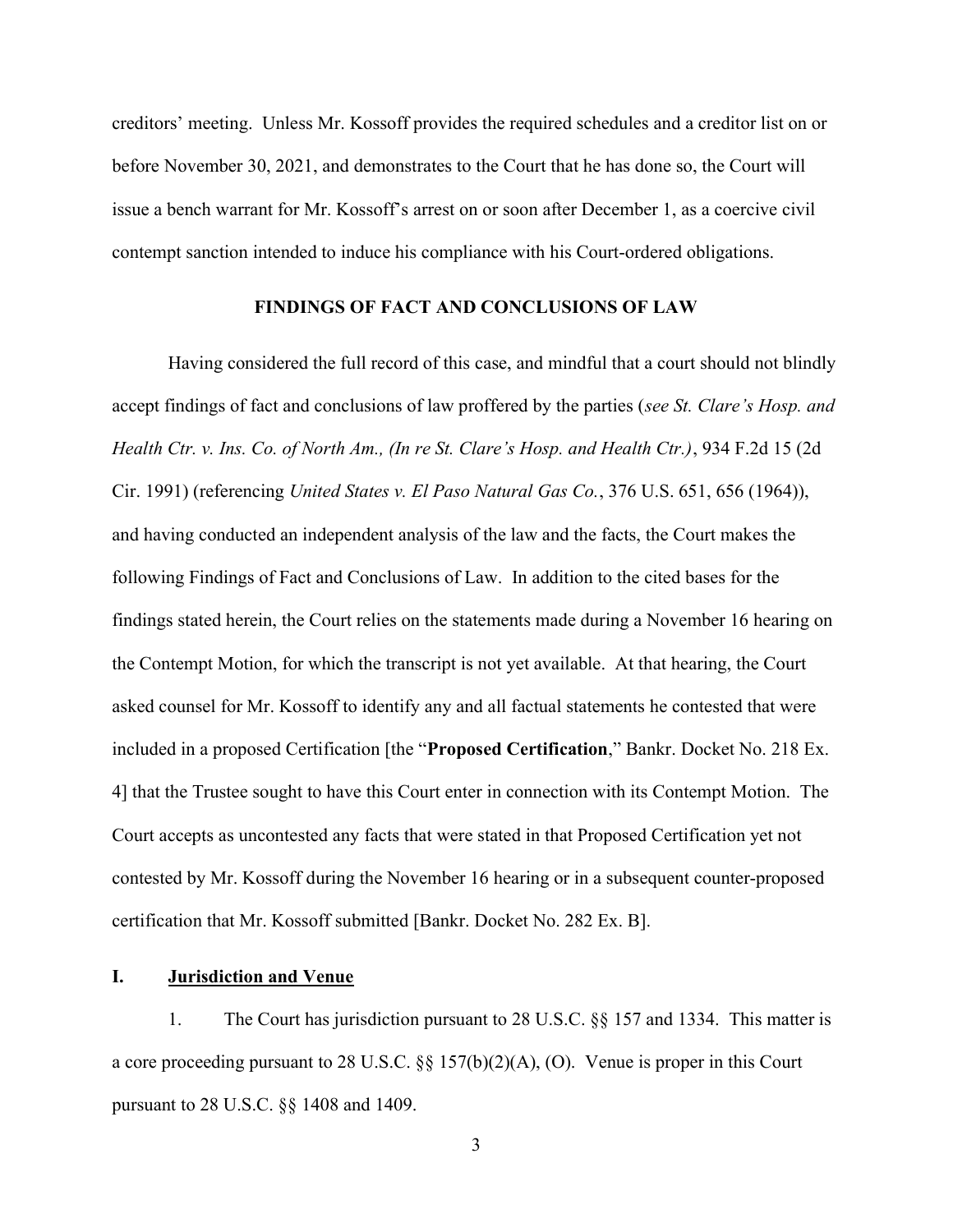2. The Contempt Motion requested that this Court issue the Proposed Certification, which would function as proposed findings of fact and conclusions of law subject to review by the District Court. During argument, however, the Chapter 7 Trustee also cited a prior instance of this Court's direct imposition of incarceration as a sanction for civil contempt. Upon review of the parties' contentions, the Court entered an order inviting, but not requiring, a supplemental filing by any party wishing to assert that the Court lacks authority to enter a final order or findings of fact and conclusions of law holding an individual in civil contempt, and to impose sanctions up to and including incarceration in the event of continued noncompliance by the party found to be in civil contempt. [Bankr. Docket No. 282.]

3. Mr. Kossoff filed a "Supplemental Opposition" [Bankr. Docket No. 283] stating that "Mr. Kossoff does not contest the authority of the Bankruptcy Court to issue an order . . . find[ing] our client in civil contempt of the Court's Orders."  $\left[ Id. \right]$  at 1.]. Mr. Kossoff did, however, "contest the authority of the Bankruptcy Court to issue a bench warrant to be executed by the United States Marshals Service without the approval and imprimatur of an Article III United States District Court and the District Court's hearing Mr. Kossoff's Title 18 U.S.C[.] Section 3141, et seq. bail arguments. . . ." [Id. at 2]. Despite raising this contention, Mr. Kossoff cited no legal authority calling into question this Court's authority to issue bench warrants in the exercise of its inherent civil-contempt sanction authority, and abundant law confirms that the Court has such authority. [See infra Part VIII (Discussion); 11 U.S.C. § 105(a); Fed. R. Bankr. P. 9020; Rosen v. Breitner & Hoffman, P.C., (In re Flushing Hosp. & Med. Ctr.), 395 B.R. 229, 241 (Bankr. E.D.N.Y. 2008); In re Chief Exec. Officers Clubs, Inc., 359 B.R. 527, 534 (Bankr. S.D.N.Y. 2007); 199 East 7<sup>th</sup> Street LLC, No. 14-13254 (SCC), ECF No. 154 (Bankr. S.D.N.Y. Jan. 18, 2017)]. Further, the criminal code provision Mr. Kossoff invokes, 18 U.S.C. § 3141, is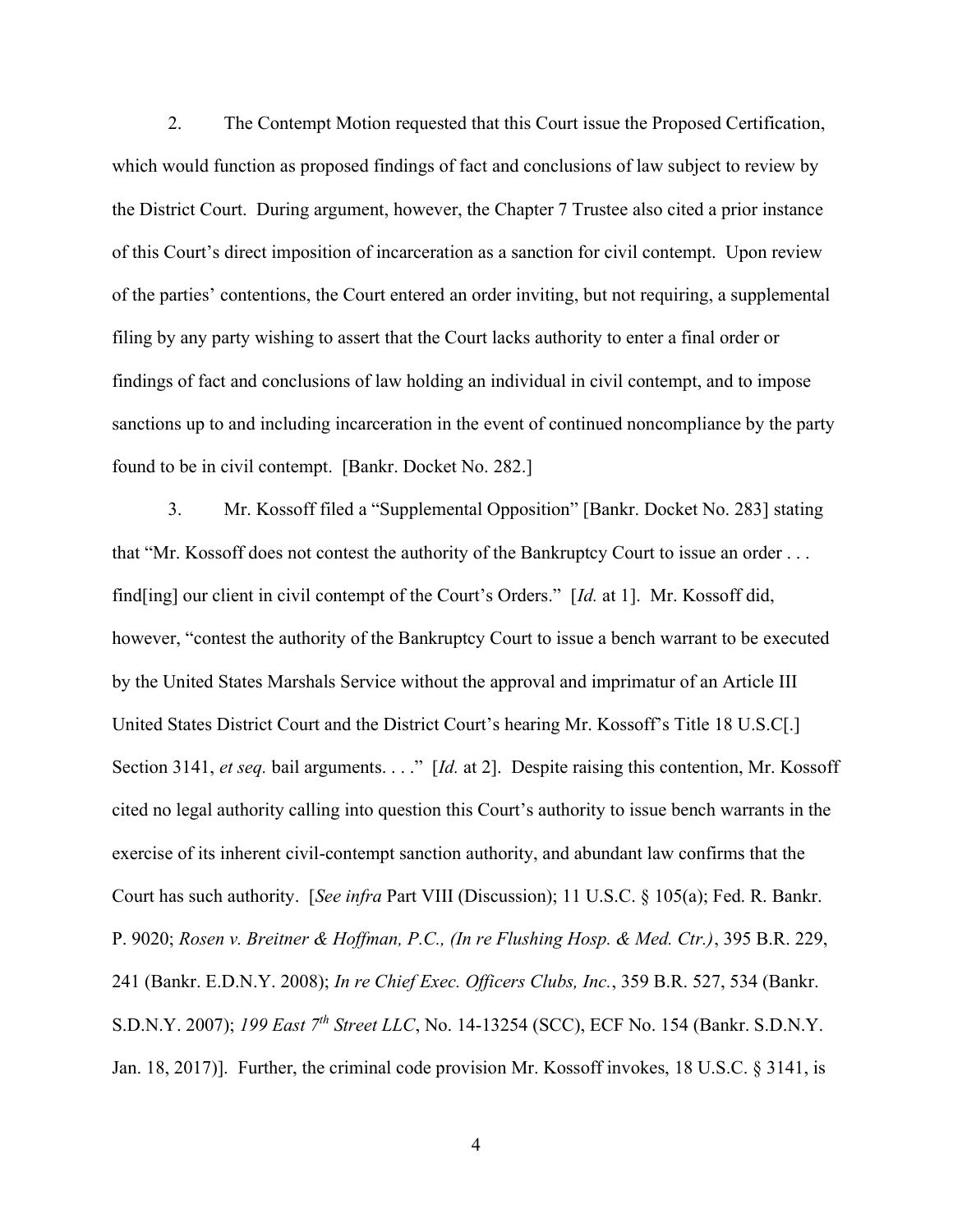inapplicable to this Court's exercise of its inherent authority to enforce its own orders. See In re Ditech Holding Corp., No. 19-10412 (JLG), 2021 WL 3716398, at \*7 (Bankr. S.D.N.Y. Aug. 20, 2021). Rather, that section provides that a "judicial officer authorized to order the arrest of a person under section 3141 of this title before whom an arrested person is brought shall order that such person be released or detained . . . ," id., while section 3041 of Title 18 concerns the judicial authority over persons arrested "for any offense against the United States"— not persons arrested as a coercive civil contempt sanction aimed at inducing compliance with this or any Court's orders.

## II. The Chapter 7 Case

4. On April 13, 2021 (the "Petition Date"), creditors of the Debtor (collectively, the "Petitioning Creditors") commenced this Chapter 7 case in this Court by filing an involuntary petition for relief under Chapter 7 of the Bankruptcy Code (the "Involuntary Petition").

5. Prior to the Petition Date, the Debtor operated as a law firm located at 217 Broadway in New York City, and serviced clients in the real estate industry. [See Bankr. Docket No. 26-4  $\P$  10].<sup>1</sup> The Debtor held itself out as providing full-service real estate legal services specializing in litigation and transactional matters related to areas of real property law, including leasing, sale and acquisition of real property interests, commercial landlord tenant matters, real estate litigation, and city, state and federal agency regulatory matters. [See id.].

6. The Debtor was a professional limited liability company, organized under the laws of New York, and Mr. Kossoff was its sole member. [See Bankr. Docket No. 116, Ex. 3

References to "Bankr. Docket No. \_\_" refer to the docket of the Chapter 7 Case, Case No. 21-10699 (DSJ) (Bankr. S.D.N.Y.). References to "S.D.N.Y. Docket No. <sup>21</sup> refer to the docket of the Appeal (defined below), Case No. 1:21-cv-07122-AKH (S.D.N.Y.).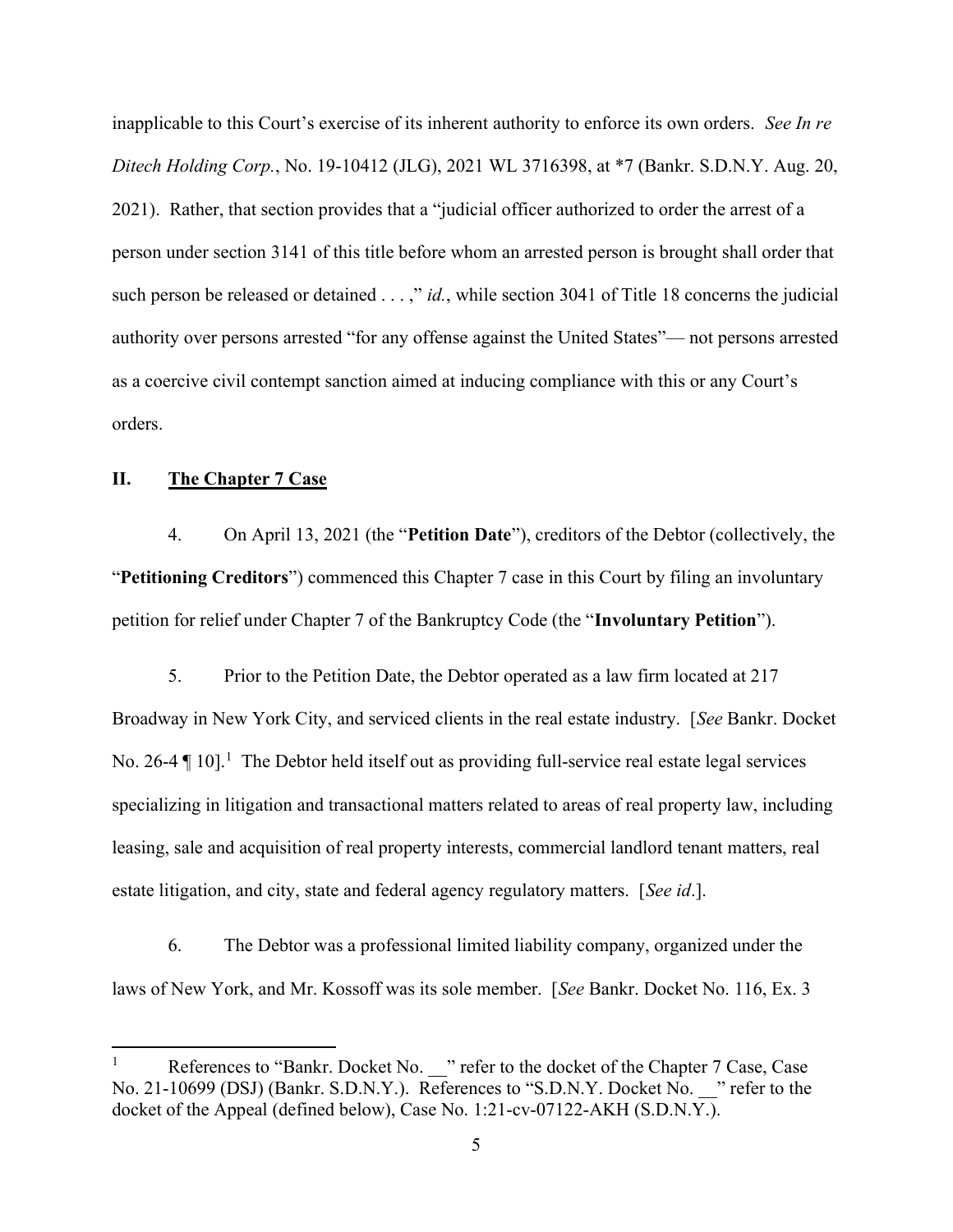(Articles of Organization and Operating Agreement); see also Bankr. Docket No. 30; Bankr. Docket No. 30-1].

7. The Petitioning Creditors are clients of the Debtor and together assert claims for "Unreturned IOLA Funds" and "Misappropriated IOLA Funds" totaling approximately \$8 million. [Bankr. Docket No. 1]. Other former clients have also asserted similar claims against the Debtor, such that known claims for missing escrow funds total approximately \$17 million. [Bankr. Docket No. 218 ¶ 6; 218-1 ¶ 4].

8. Counsel for Mr. Kossoff has represented that the Manhattan District Attorney's Office (the "DA") executed or caused to be executed a search warrant at the Debtor's offices in mid-April, 2021, and seized voluminous files, computers, and computer records. [See, e.g., Bankr. Docket No. 249 at 6]. Mr. Kossoff's counsel further represents that those materials remain in the custody of the DA and have not been returned to Mr. Kossoff. [Id.]. The Trustee has requested copies of Debtor's records possessed by the DA, but the DA has declined to produce them to the Trustee, and the Trustee has filed a motion to compel the DA to provide those records. [Bankr. Docket No. 217]. A hearing on that motion is scheduled for early December.

9. The Debtor did not appear in response to the Involuntary Petition as required by the Bankruptcy Code and Rules, and, on May 11, 2021, the Bankruptcy Court entered the Order for Relief and Order to File Schedules and Other Documents [Bankr. Docket No. 14] (the "Order for Relief").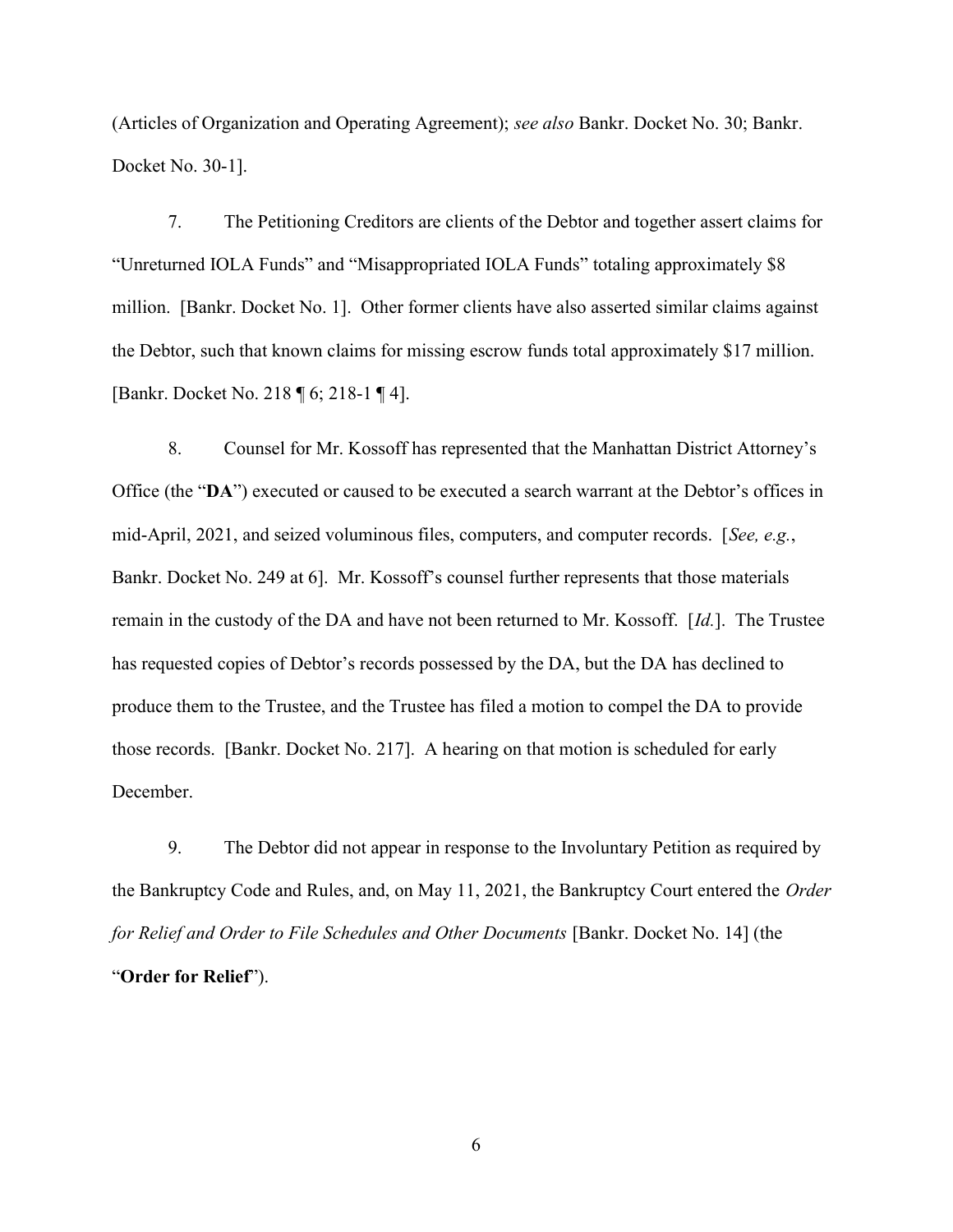10. The Order for Relief directs the Debtor to file "all schedules, statements, lists and other documents that are required under the Federal and Local Rules of Bankruptcy Procedure" (the "Schedules") no later than May 25, 2021. [See Bankr. Docket No. 14].

11. On May 12, 2021, Mr. Togut was appointed as the Chapter 7 Interim Trustee of the Debtor, accepted his appointment, and duly qualified. [See Bankr. Docket No. 15].

12. The Debtor has not yet filed any of the Schedules. [See generally Bankr. Docket; forthcoming Transcript of Hearing dated November 16, 2021] (lack of schedules acknowledged by counsel for Mr. Kossoff).

## III. The Trustee's Attempts to Obtain Discovery and Cooperation from Kossoff

13. Before and during the November 16 hearing, the Trustee represented, and Mr. Kossoff did not deny despite specific inquiry by the Court, that the Trustee has sought Mr. Kossoff's assistance in performing Debtor's duties in the bankruptcy case and in collecting the Debtor's documents and information that is needed for the Trustee's investigation of the Debtor's affairs. Among other things, the Trustee has requested that Mr. Kossoff produce categories of the Debtor's documents and information (the "Requested Information"), including:

- a. List of the Debtor's bank accounts with account numbers;
- b. Bank records;
- c. Cash receipts journals;
- d. Cash disbursements journals;
- e. Credit card records;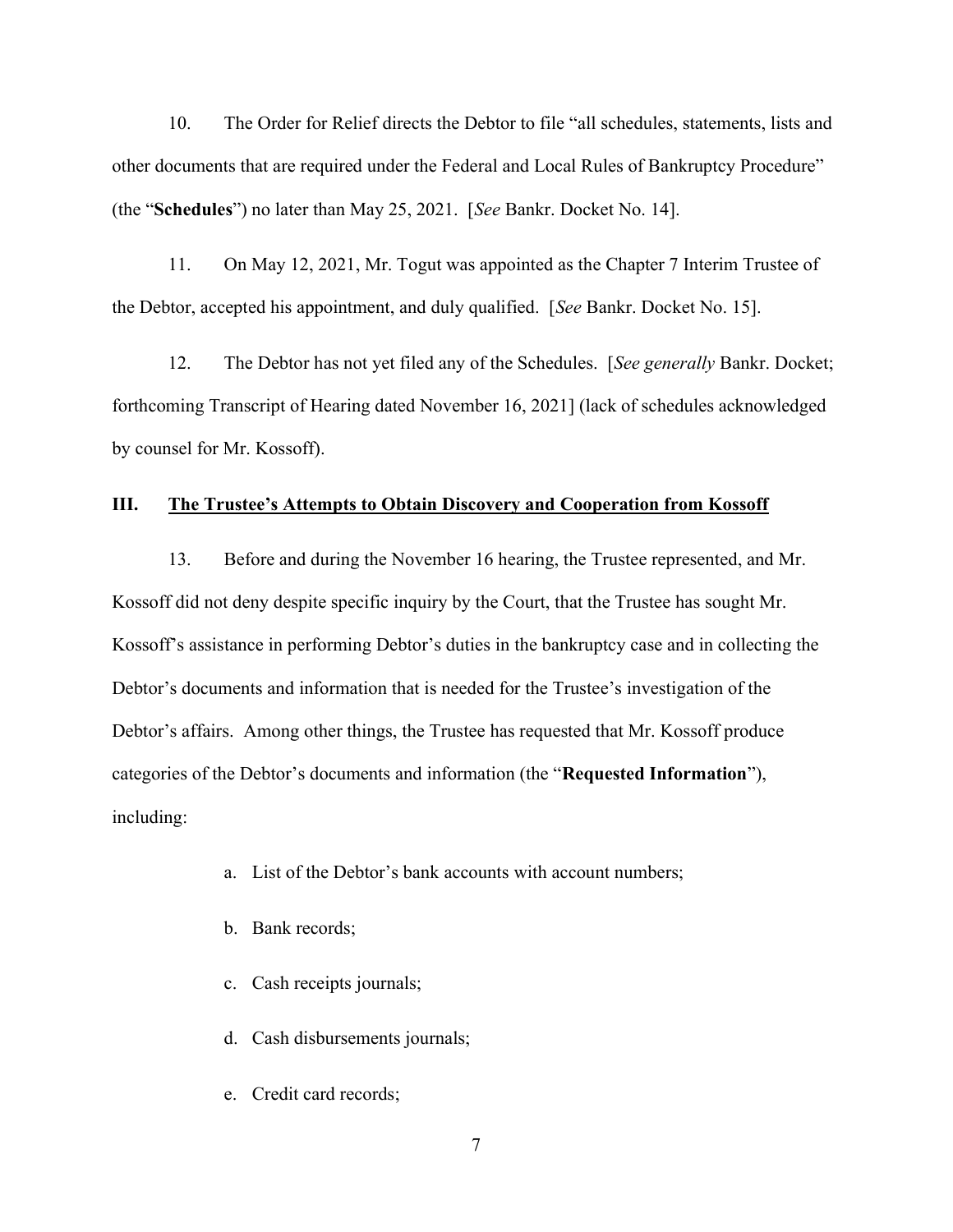- f. Client lists;
- g. List of accounts receivable and amounts;
- h. Records required pursuant to N.Y. Code of Professional Responsibility Rule 1.15 (22 N.Y.C.R.R. § 1200.0, including records of all deposits and withdrawals from accounts specified in subsection (b);
- i. Inventories of seized records provided by law enforcement;
- j. All of these documents and information are required by the Order for Relief and Bankruptcy Rule 1007; and

k. Other documents as requested by the Trustee. [See, e.g., ECF No. 218 ¶ 11].

14. Mr. Kossoff initially told the Bankruptcy Court and the Trustee that he was unwilling to identify or produce documents to the Trustee and that he would assert a privilege against self-incrimination under the Fifth Amendment unless the Bankruptcy Court grants him broad immunity because he is being investigated by the DA.<sup>2</sup> [See, e.g., Bankr. Docket No. 30]. In response to the Trustee's requests, Mr. Kossoff broadly asserted a Fifth Amendment privilege without identifying specific records, topics, or questions as the subject of his privilege invocation. [See, e.g., id.].

<sup>&</sup>lt;sup>2</sup> Mr. Kossoff initially also stated that there was a separate investigation by the United States Attorney for the Eastern District of New York, but he since has stated that that investigation apparently has been closed or is not active at this time.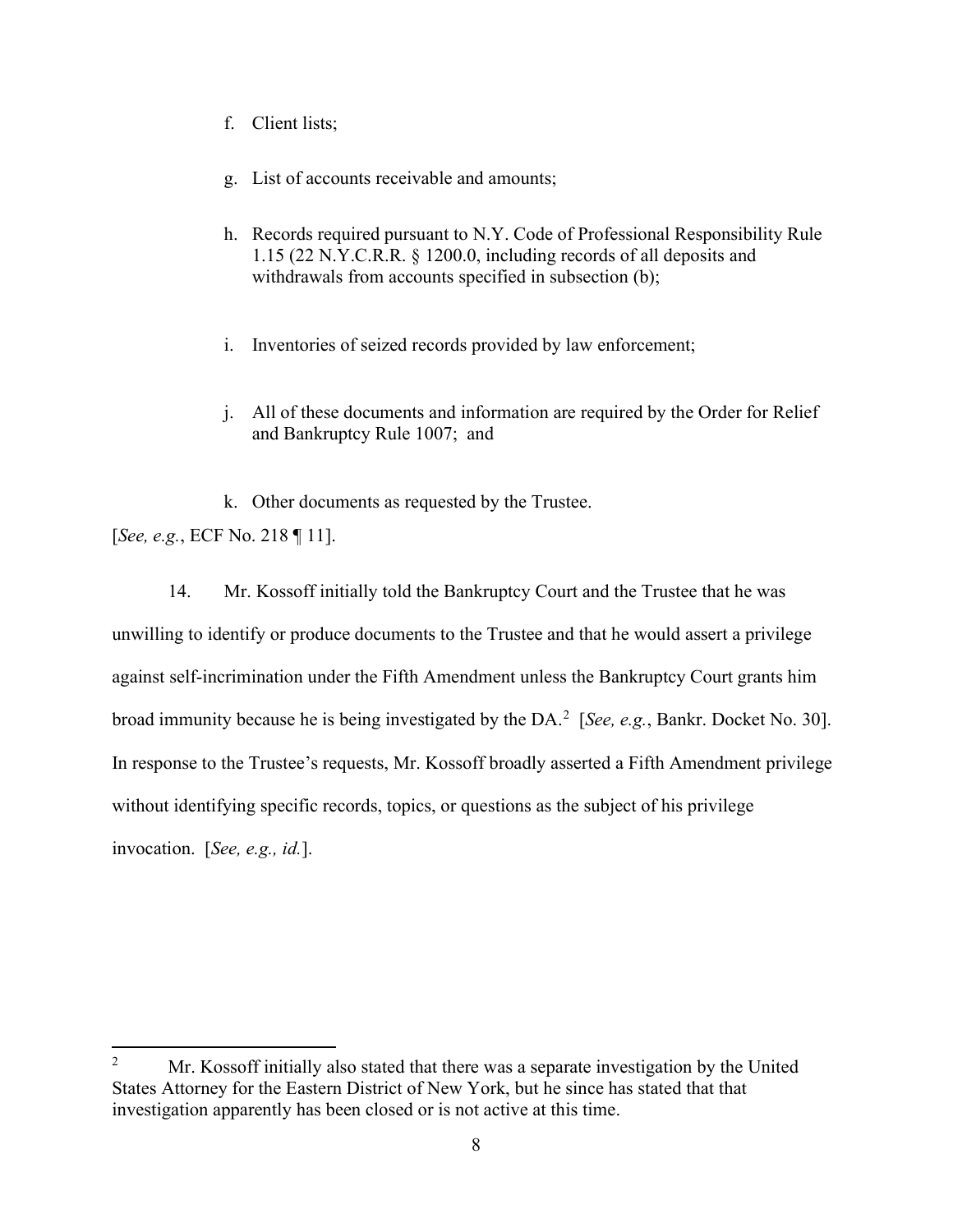#### III. The Trustee's Rule 2004 Motion and Related Orders

15. On May 24, 2021, the Trustee filed the Chapter 7 Interim Trustee's Ex Parte Application for an Order (I) Directing the Preservation of Documents and Recorded Information and (II) Authorizing the Issuance of Subpoenas for the Production of Documents and Deposition Testimony Pursuant to Rule 2004 of the Federal Rules of Bankruptcy Procedure [Bankr. Docket No. 26] (the "Rule 2004 Motion").

16. Also on May 24, 2021, this Court entered the Order Authorizing Trustee to Issue Subpoenas and Obtain Testimony and for Injunctive Relief [Bankr. Docket No. 27] (the "Initial Rule 2004 Order").

17. On May 26, 2021, counsel for the Debtor, Mr. Kossoff, and Mr. Kossoff's affiliated entity Tenantracers, LLC filed an opposition to the Rule 2004 Motion, asserting that "Mr. Kossoff intends to invoke his Fifth Amendment privilege against self-incrimination and will refuse to answer questions that may tend to incriminate him." [See Bankr. Docket No. 30 at 2]. He also asserted that "Mr. Kossoff alone would be the only person to properly identify, collect, describe and submit documents to the Bankruptcy Court or its Trustee." [Id. at 3].

18. Pursuant to the Initial Rule 2004 Order, this Court conducted a preliminary injunction hearing on May 27, 2021.

19. On June 4, 2021, Mr. Kossoff through his counsel filed the Objection to Preliminary Injunction Order and Trustee Issuance of Subpoenas for Testimony and Documents [Bankr. Docket No. 48].

20. Pursuant to the Order Scheduling Final Hearing to Consider Injunctive Relief [Bankr. Docket No. 33], this Court held a final hearing to consider the injunctive relief sought by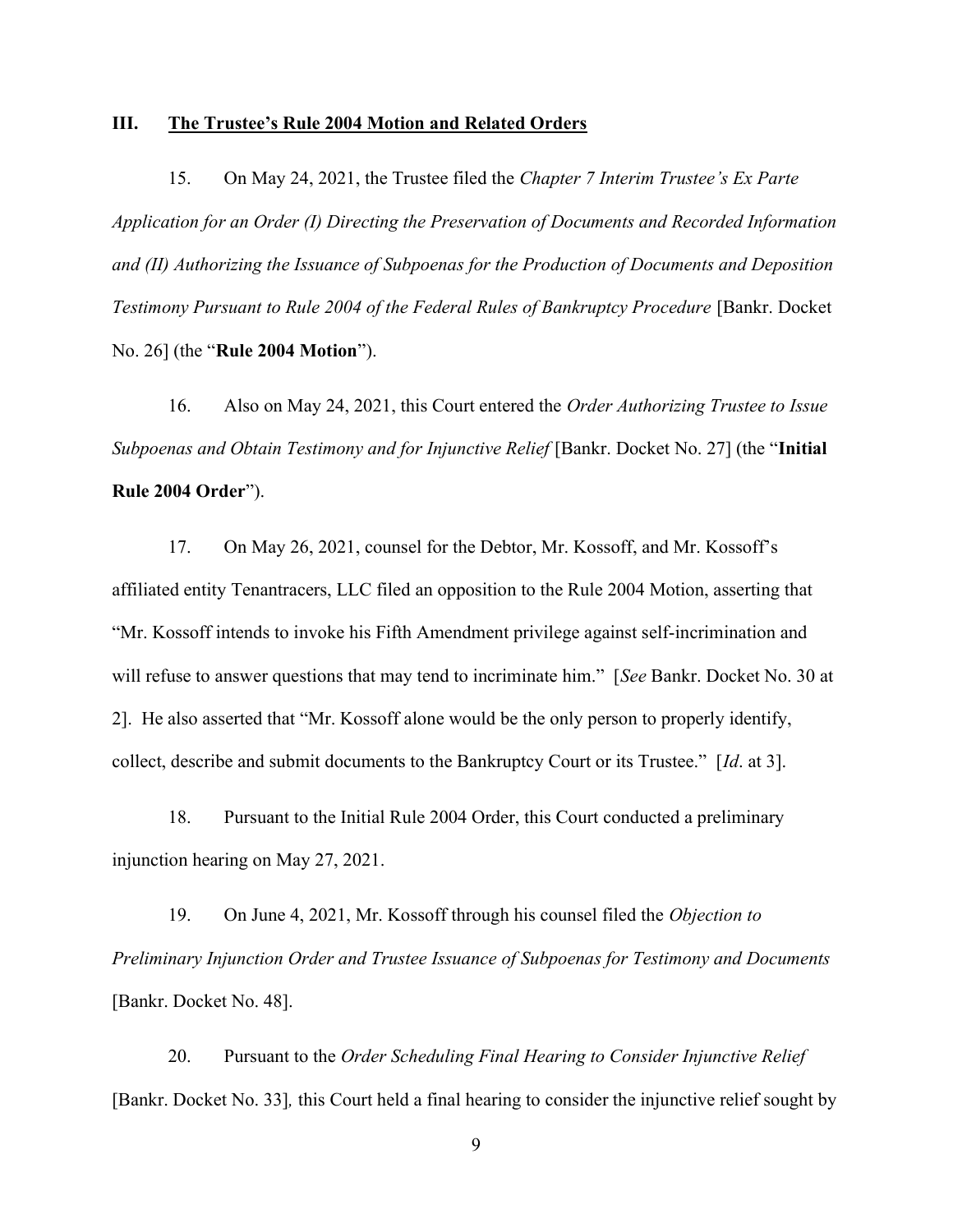the Trustee on June 10, 2021. Later that day, the Court entered the Final Order Granting Injunctive Relief [Bankr. Docket No. 62].<sup>3</sup>

#### IV. The Designation Order and Related Filings

21. On May 28, 2021, the Trustee filed the *Application for an Order (A) Designating* Mitchell H. Kossoff as the Responsible Officer of the Debtor and (B) Compelling Him to (1) Produce Information Requested by the Chapter 7 Trustee; (2) Appear for Examinations Under Oath at the Bankruptcy Code Section 341 Meeting of Creditors; and (3) Otherwise Cooperate with the Chapter 7 Trustee [Bankr. Docket No. 36] (the "Designation Motion"). The Designation Motion sought, among other things, an order "compelling Kossoff to perform all of the Debtor's duties including [] complying with the Order for Relief" [Bankr. Docket No. 14], which among other things required Debtor to file the Schedules. The Designation Motion also sought an order directing Mr. Kossoff to produce Debtor's documents and information, including the Requested Information.

22. On June 16, 2021, Mr. Kossoff filed the *Objection to Bankruptcy Trustee's* Application for an Order (A) Designating Mitchell H. Kossoff as the Responsible Officer of the Debtor and (B) Compelling Him to (1) Produce Information Requested by the Chapter 7 Trustee; (2) Appear for Examination Under Oath at the Bankruptcy Code Section 341 Meeting of Creditors; and (3) Otherwise Cooperate with the Chapter 7 Trustee and Motion to Quash All

<sup>&</sup>lt;sup>3</sup> The Trustee also filed a second motion based upon Bankruptcy Rule 2004; specifically, on June 18, 2021, the Trustee filed the *Chapter 7 Interim Trustee's Application for Entry of an* Order Enforcing Automatic Stay and Directing Mitchell H. Kossoff and Tenantracers, LLC to Provide the Trustee with Access to the Fifth Floor Premises to Inspect and Take Possession of Property of the Estate [Bankr. Docket No. 85] (the "Access Motion"). On July 12, 2021, the Bankruptcy Court granted the Access Motion [Bankr. Docket No. 117].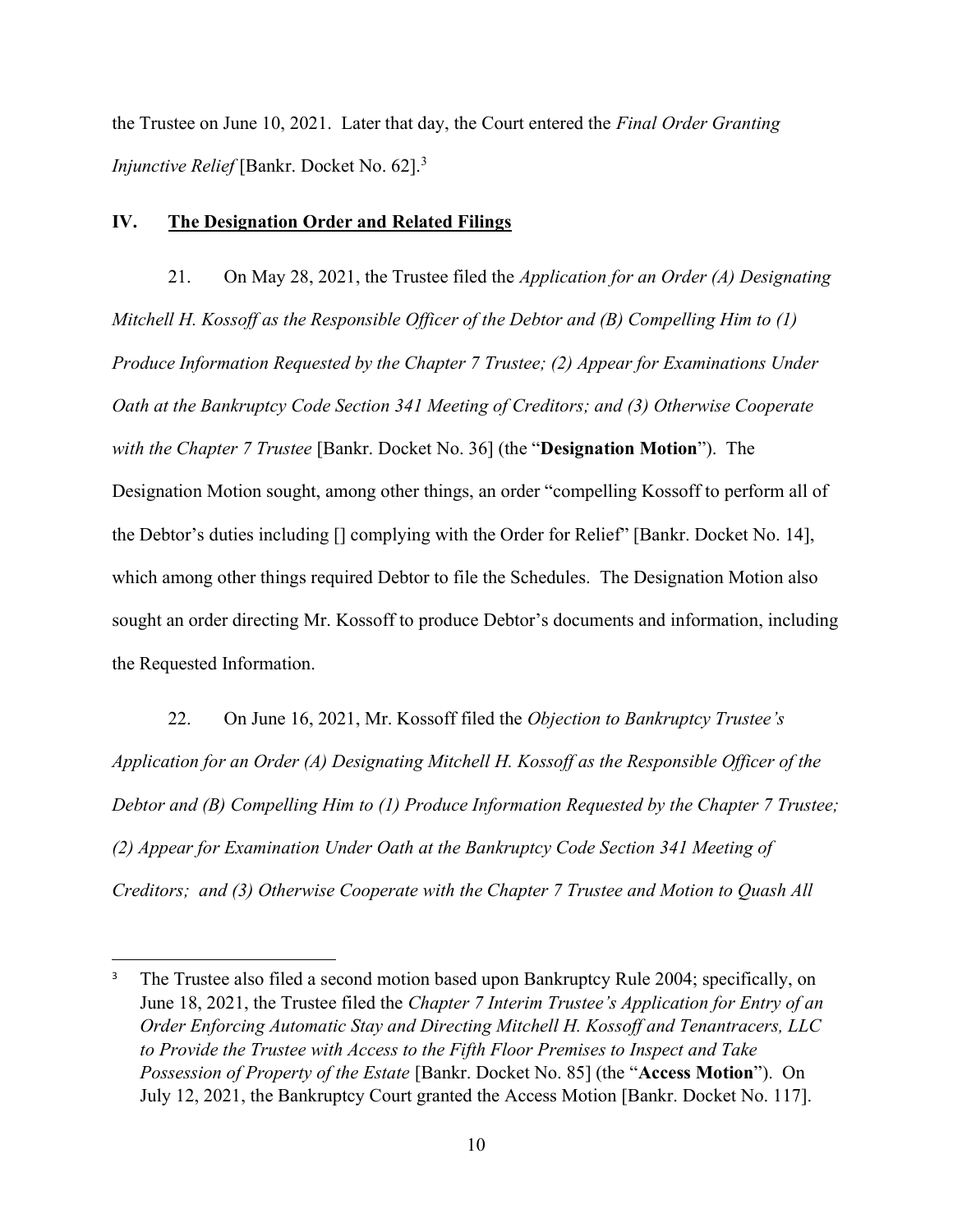Subpoenas Compelling Testimony or Document Production from Him, His Fiduciaries or His Defense Team [Bankr. Docket No. 80] supported by a memorandum of law that among other things contended broadly that the relief sought would violate Mr. Kossoff's rights under the Fifth Amendment act-of-production doctrine [Bankr. Docket No. 80-1].

23. On June 22, 2021, the Trustee filed the Chapter 7 Trustee's Reply to Objection to Bankruptcy Trustee's Application for an Order (A) Designating Mitchell H. Kossoff as the Responsible Officer of the Debtor and (B) Compelling Him to (1) Produce Information Requested by Chapter 7 Trustee; (2) Appear for Examination Under Oath at the Bankruptcy Code 341 Meeting of Creditors; and (3) Otherwise Cooperate with the Chapter 7 Trustee and Motion to Quash All Subpoenas Compelling Testimony and Document Production from Him, His Fiduciaries or His Defense Team [Bankr. Docket No. 89].

24. This Court conducted a hearing on June 24, 2021 to consider the Designation Motion (the "June 24 Hearing"). [See Bankr. Docket No. 86].

25. During the June 24 Hearing, this Court observed "that blanket assertions are insufficient and that the party asserting the privilege needs to explain at least in circumstances where the applicability of the ... privilege isn't self-evident why it applies." [Bankr. Docket No.] 101 (June 24, 2021 Hr'g Tr.) at 8:18–21; see also id. at 23:15–23 ("…I do take the view and agree with the trustee ... and the law that a blanket invocation of the privilege is insufficient. . . . [T]he Court has to assess the implications of particular questions when asked and assess whether there is an eviden[t] risk of incrimination posed by the inquiry. And if not, the Court has the duty of inquiry to determine whether or not there is such a reasonable risk presented.")]. The Court also observed that the Trustee is trying to do "very important work to try to help resolve the affairs of the estate."  $\left[ Id. \right]$  at 41:21–25].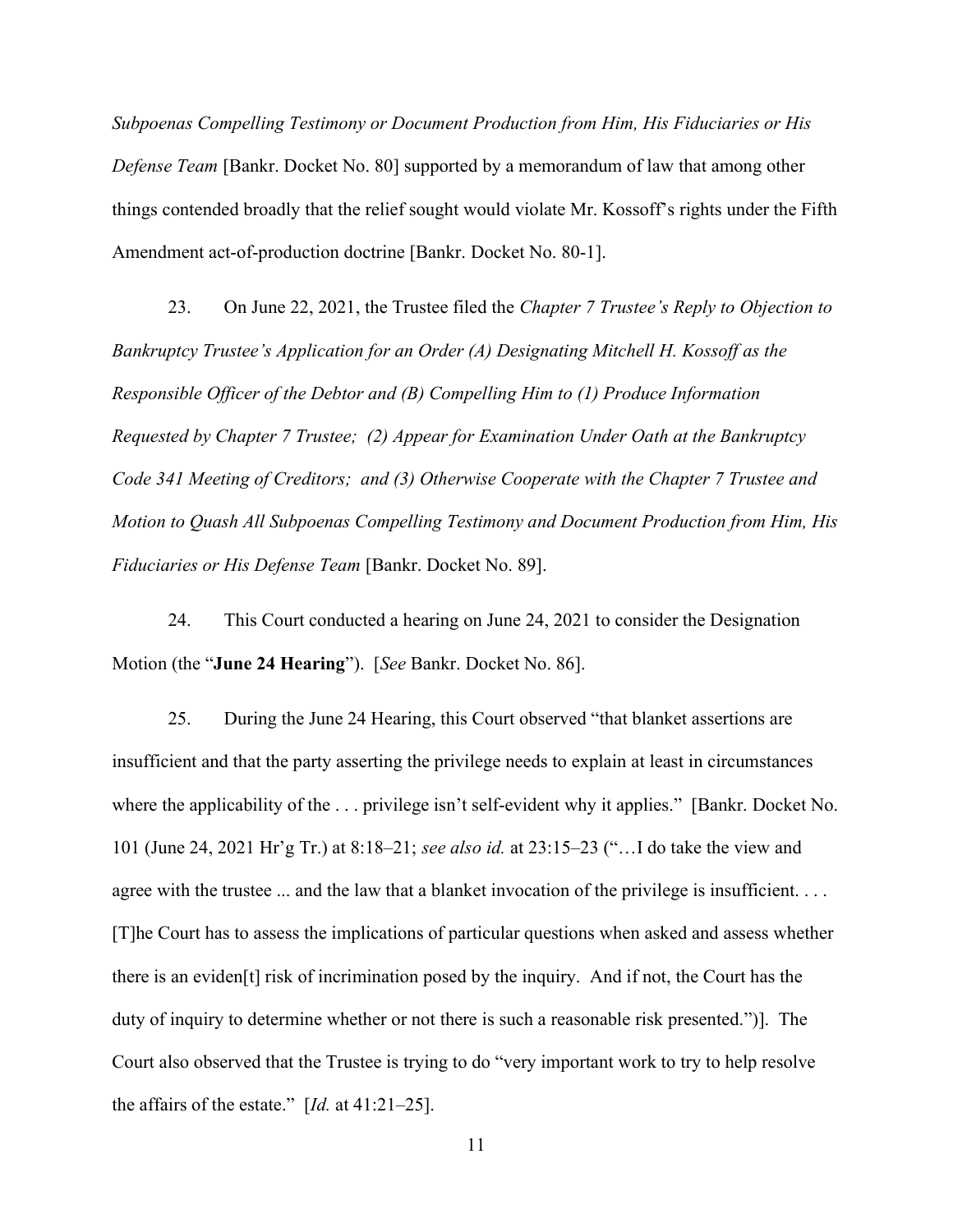26. On June 25, 2021, the Bankruptcy Court granted the Designation Motion by entering the Order Designating Mitchell H. Kossoff as the Responsible Officer of the Debtor [Bankr. Docket No. 93] (the "Designation Order"), which provides in part that "Kossoff is designated as the person responsible for performing the Debtor's duties in this case . . . ." [Id. at 2]. The Designation Order further required that counsel for the Trustee and Mr. Kossoff were to promptly meet and confer in good faith concerning Mr. Kossoff's duties and the identity of the documents Mr. Kossoff will produce to the Trustee, including the Requested Information and all copies and/or electronic back-up materials of them, and describe which items he will not produce to the Trustee, or, "if Kossoff takes the view that identifying documents he possesses would violate his Fifth Amendment right against self-incrimination, Kossoff shall so state, with as specific reference as possible consistent with his Fifth Amendment privilege concern to the records or types of records at issue." [See id.].

27. The Designation Order is now final, having never been challenged after entry.

28. On June 25, 2021 and June 30, 2021, counsel for the Trustee and Mr. Kossoff met and conferred regarding Mr. Kossoff's duties and the identity of documents that Mr. Kossoff would be willing to produce to the Trustee. [See Bankr. Docket No. 105-1 at 2].

29. On July 1, 2021, the Trustee filed the Notice of Filing of Meet and Confer Status Report Pursuant to June 25, 2021 Order [Bankr. Docket No. 105] (the "Status Report").

30. As set forth in the Status Report, Mr. Kossoff's counsel produced three categories of Requested Information to the Trustee: (1) a list of the Debtor's bank accounts with account numbers, though certain numbers appear to be incomplete; (2) inventories of records seized by law enforcement (which were prepared by law enforcement); and (3) certain organizational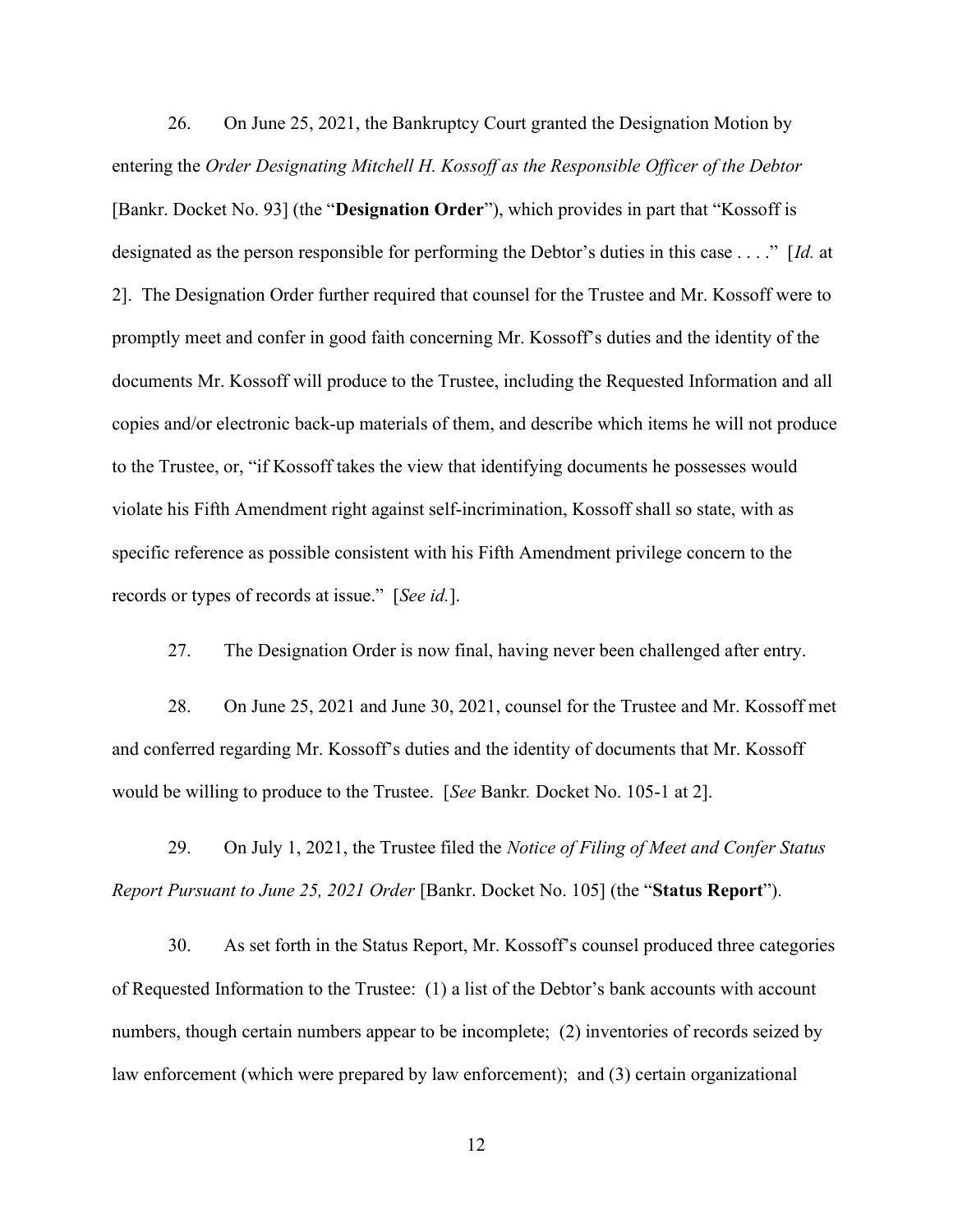documents of the Debtor, including the Debtor's articles of organization as filed with the New York Secretary of State and its operating agreement. [See Bankr. Docket No. 105-1 at 3]. In addition, Mr. Kossoff agreed to allow the Trustee access to the offices located on the fifth floor of the Premises to collect responsive documentation. [See id.].

31. The Trustee has asserted that Mr. Kossoff has failed to produce any of the current, relevant Debtor's bank records, cash receipt journals, credit card records, and records that are required to be maintained by law firms pursuant to N.Y. Code of Professional Responsibility D.R. 9-102<sup>4</sup> (collectively, the "Additional Disputed Records"). [See id.<sup>5</sup>]. Mr. Kossoff contests this assertion, and, during the November 16, 2021 hearing, represented that he has now turned over to the Trustee all of the relevant documents in his possession, custody and control, with the exception of documents as to which he has asserted privilege in the privilege log that is attached as an exhibit to Bankr. Docket No. 252. The Trustee also has represented that, without conceding the existence or possession, custody, or control of the Additional Disputed Records, Mr. Kossoff had refused to produce additional documents absent an adjudication by this Court. [*Id.* at 3–4].

32. Mr. Kossoff has also failed to prepare the Schedules, or to produce a list of accounts receivable. [See Bankr. Docket No. 218 ¶¶ 10, 33]. While Mr. Kossoff has advised

See also N.Y. Code of Professional Responsibility Rule 1.15 (22 N.Y.C.R.R. § 1200.0).

<sup>5</sup> The Trustee advised this Court that on July 15, 2021, Mr. Kossoff's counsel permitted the Trustee's accountants to remove limited documents from the Fifth Floor Premises, as required by this Court's order granting the Access Motion, but that with the possible exception of certain Debtor payable invoices and paid accounts receivable invoices, all that was made available were dated documents, none of which appear to be useful in determining what happened to the nearly \$17 million of funds sought by creditors of the Debtor.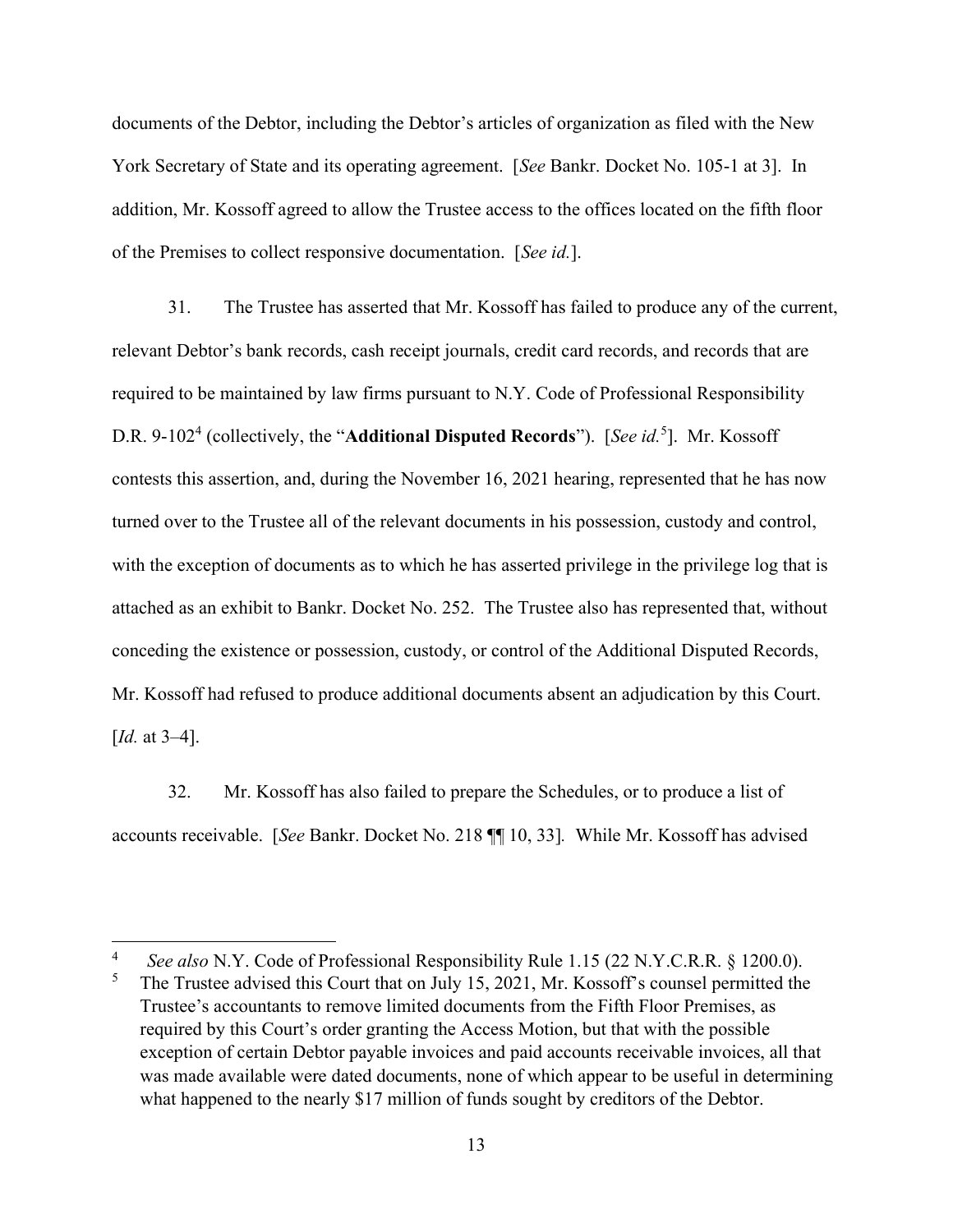that no comprehensive client list is within his possession, custody, or control, he has not provided such a list based on his recollection or available documentation. [See id.].

#### V. The Order to Compel

33. After receiving the Status Report, on July 22, 2021, this Court conducted a hearing to consider Mr. Kossoff's obligations (the "**July 22 Hearing**").

34. On August 5, 2021, this Court entered the Order Compelling Mitchell H. Kossoff to (1) Produce Information and Documents Required by the Chapter 7 Trustee; (2) Appear for Examination at Section 341 Meetings of Creditors; and (3) Otherwise Cooperate with the Chapter 7 Trustee [Bankr. Docket No. 137] (the "Order to Compel").

35. Among other things, the Order to Compel held that "the collective entity doctrine overrides and renders inapplicable privileges, including the Fifth Amendment privilege against self-incrimination and the act of production privilege, for acts of production compelled to be performed by Kossoff who, by reason of the Designation Order, is acting not in his individual capacity but in his representative capacity on behalf of the Debtor." [Id.].

- 36. The Order to Compel further directs Mr. Kossoff to:
	- a. "[N] ot individually[,] but in his representative capacity of the Debtor,  $\dots$  take all steps necessary to perform the Debtor's duties pursuant to the Order for Relief and the Designation Order, including the preparation of the Debtor's Schedules…";
	- b. "[F]or the reasons set forth on the record of the July 22 Hearing, not individually but in his representative capacity as the Court-appointed responsible officer of the Debtor . . . take all steps necessary to obtain all of the Requested Information and the Additional Disputed Records including but not limited to the known creditors of the Debtor, current and former clients of the Debtor, internal bank receipts and disbursements records, and accounts receivable records of the Debtor, and all IOLA records required to be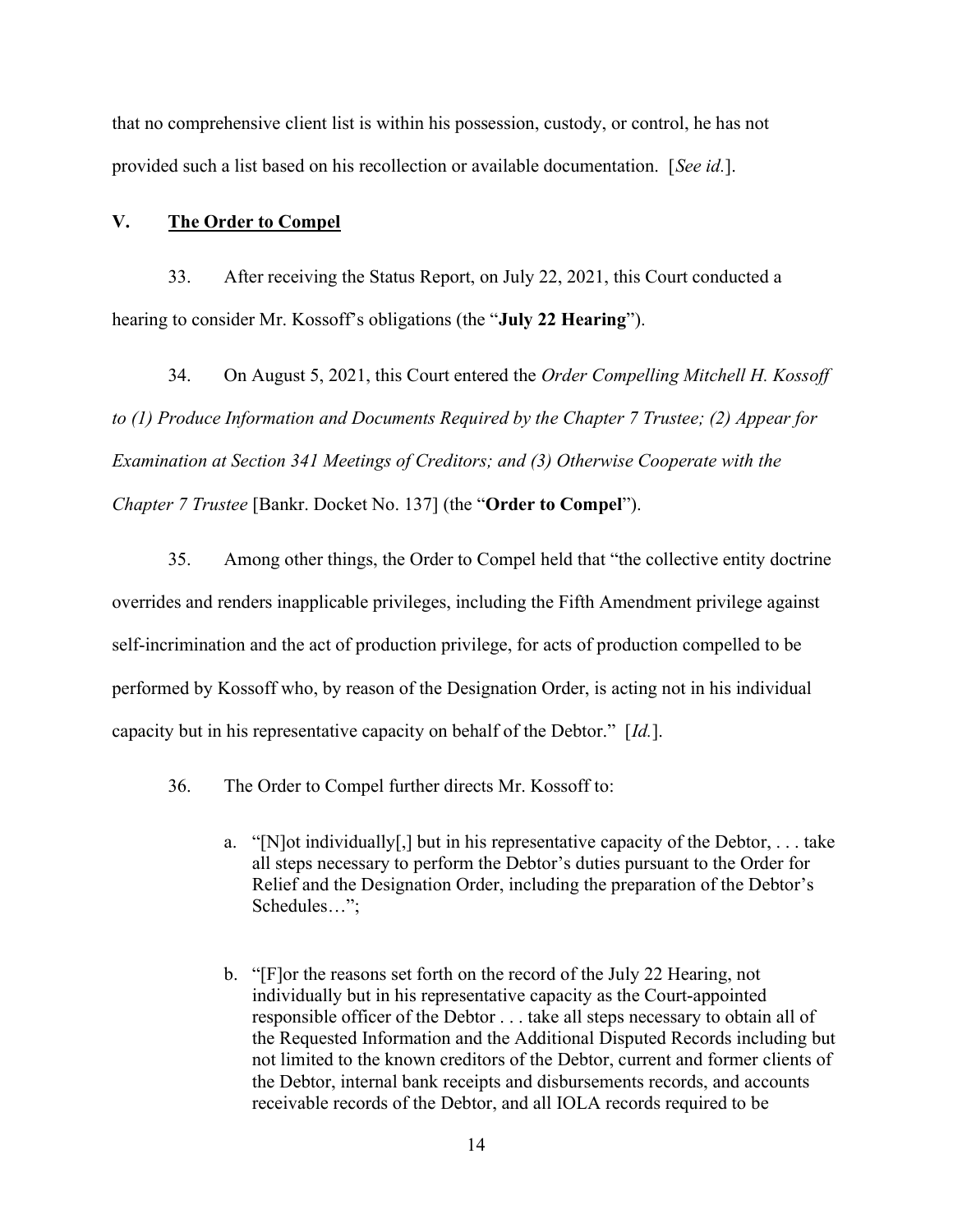maintained by the Debtor, in his possession, custody or control, and to produce them and/or cause them to be produced to the Trustee…";

- c. "[F]or the reasons set forth on the record at the July 22 Hearing, . . . appear for examination under oath not individually but in his representative capacity on behalf of the Debtor at the Section 341 Meeting in this case and at any adjourned dates of such meeting…"; and
- d. "[F]or the reasons set forth on the record at the July 22 Hearing, Kossoff, not individually but in his representative capacity, is directed to otherwise fully cooperate with the Trustee on behalf of the Debtor in accordance with Bankruptcy Code section 521…."

[Bankr. Docket No. 137].

## VI. The Appeal and Attempts to Stay the Order to Compel Pending Appeal

37. On August 18, 2021, Mr. Kossoff and the Debtor (together, the "Appellants"), by Mr. Kossoff's counsel and without the support of the Chapter 7 Trustee (who is authorized to act for the estate), filed a notice of appeal [Bankr. Docket No. 144], seeking to commence an appeal of the Order to Compel (the "Appeal").

38. Also on August 18, 2021, without seeking to expedite a hearing, Appellants filed the *Motion for Leave to Appeal* [Bankr. Docket No. 145] (the "**Motion for Leave to Appeal**") in this Court, in which both the Debtor and Mr. Kossoff sought leave to appeal the Order to Compel. The Motion for Leave to Appeal was entered on the District Court's docket on August 24, 2021 [S.D.N.Y. Docket No. 3].

39. On September 1, 2021, the Chapter 7 Trustee filed the Chapter 7 Interim Trustee's Opposition to Motion for Leave to Appeal [S.D.N.Y. Docket No. 5]. On September 16, 2021, Appellants filed the Reply Memorandum of Law in Further Support of Motion for Leave to Appeal [S.D.N.Y. Docket No. 10].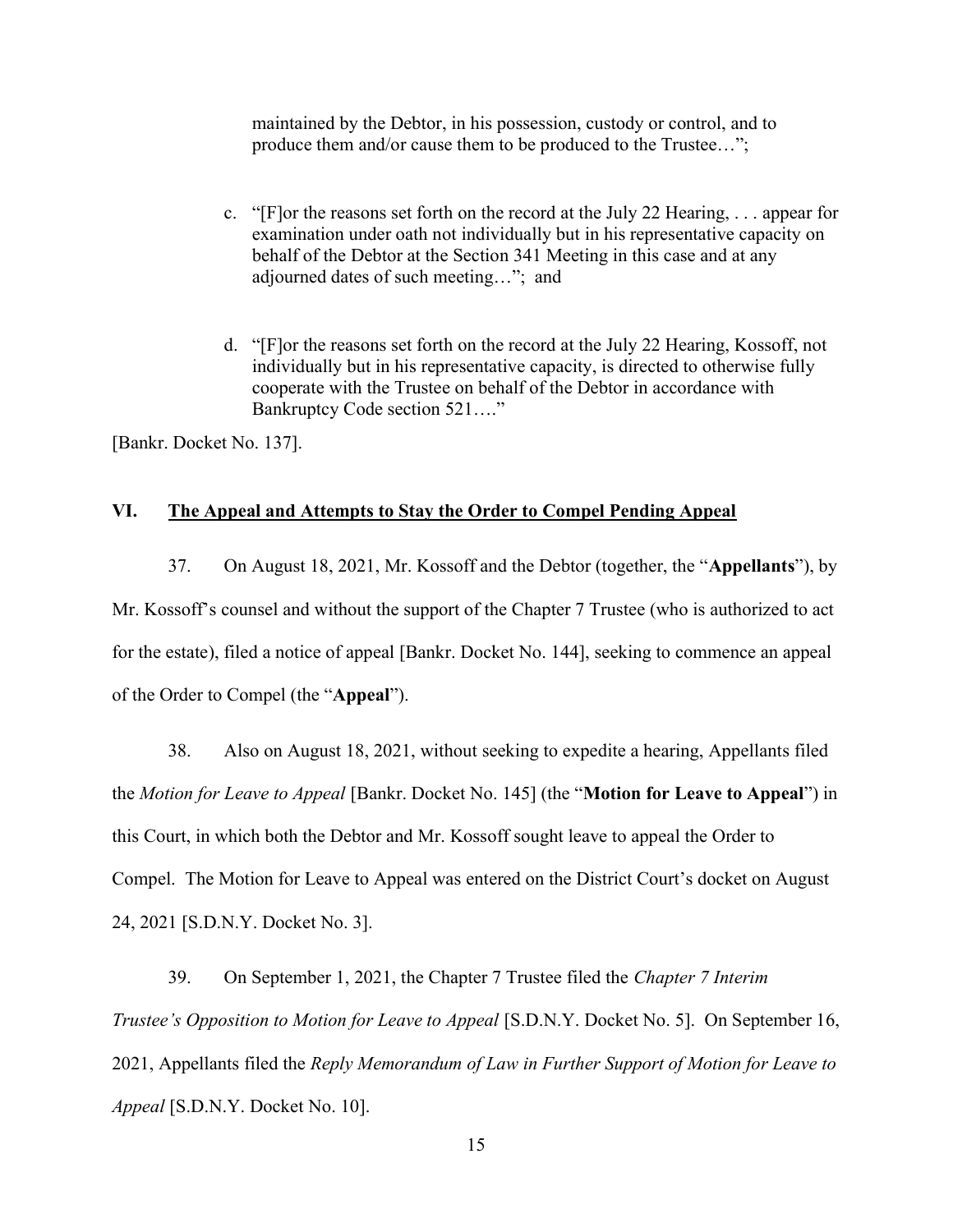40. On August 19, 2021, Appellants filed in this Court the Debtor's Motion for Limited Stay Pending Appeal of the August 5, 2021 Order Holding the Fifth Amendment Inapplicable to Debtor and Compelling Mitchell Kossoff to Create Documents, to Appear for Examination at the Creditor Committee Meeting, and to Produce Documents and Other Information [Bankr. Docket No. 147] (the "Bankruptcy Court Stay Motion").

41. On September 7, 2021, the Trustee filed the Chapter 7 Interim Trustee's Objection to Motion for Limited Stay Pending Appeal of August 5, 2021 Order [Bankr. Docket No. 156].

42. On September 10, 2021, Appellants filed the Movants' Reply in Further Support of Motion for Limited Stay Pending Appeal of the August 5, 2021 Order Holding the Fifth Amendment Privilege Against Self-Incrimination Inapplicable to Debtor and Compelling Mitchell Kossoff to Create Documents, to Appear for Examination at the Creditor Committee Meeting, and to Produce Documents and Other Information [Bankr. Docket No. 167].

43. On September 14, 2021, this Court conducted a hearing to consider the Bankruptcy Court Stay Motion.

44. On September 23, 2021, this Court entered an *Order Denving Motion for Stav* Pending Appeal, which denied the stay application, with the denial order "effective as of 5:00 p.m. September 27, 2021, absent further order of a reviewing Court." [Bankr. Docket No. 178].

45. The District Court subsequently entered an *Order Denying Motion to Appeal*, dated September 30, 2021, thereby foreclosing an appeal from the Order to Compel and denying any stay of that order [S.D.N.Y. Docket No. 17].

#### VII. Kossoff's Continued Non-Compliance with the Order to Compel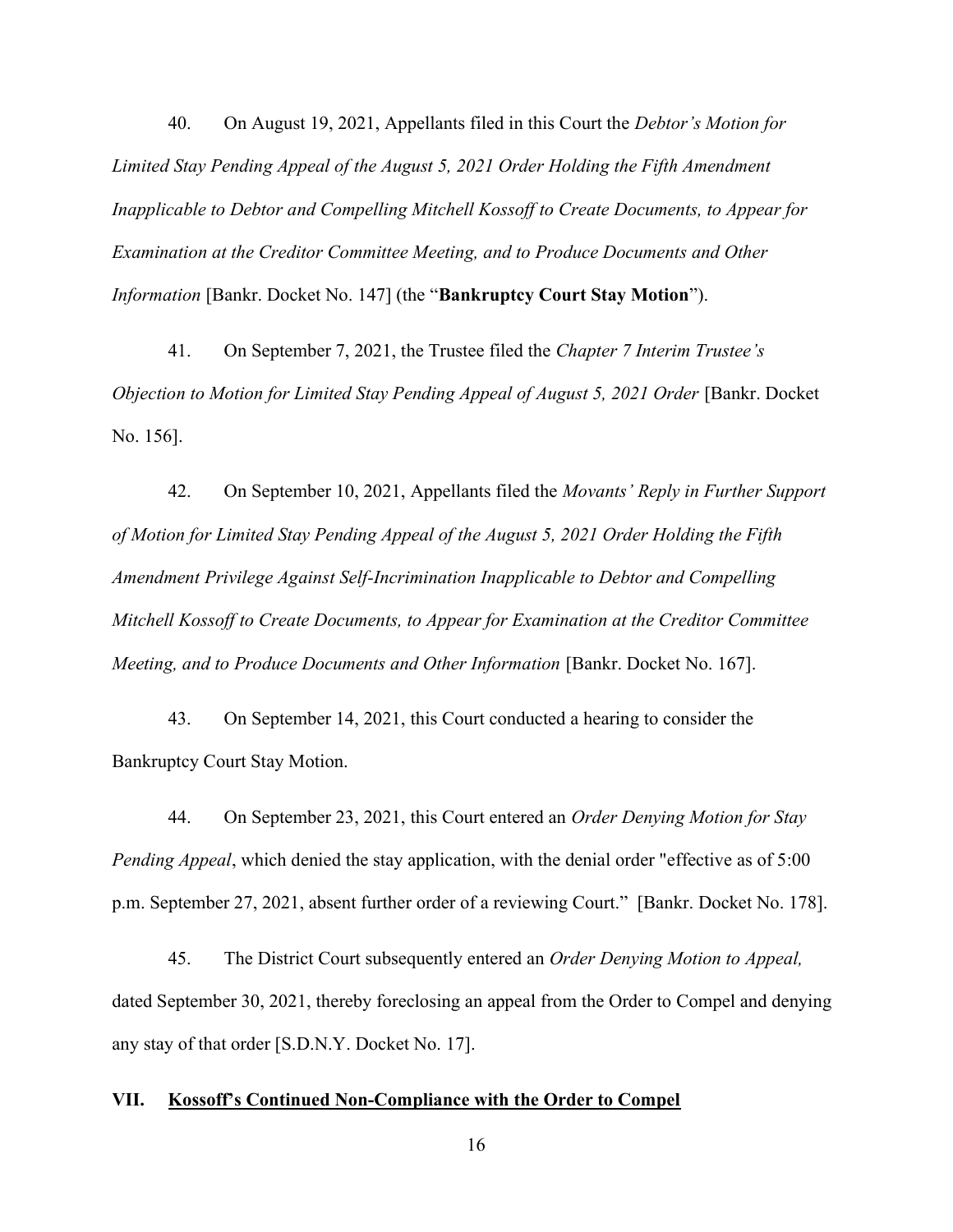46. The Trustee's counsel has represented that the parties had telephonic discussions concerning Mr. Kossoff's cooperation with the Trustee following entry of the District Court's Order Denying Motion to Appeal and the resulting denial of a stay. The Trustee contends that the Kossoff Production is deficient and fails to fully comply with the Order to Compel. Mr. Kossoff disputes that contention, and, as noted, his counsel represented that Mr. Kossoff has now produced all responsive records in his possession, custody, or control, and that he lacks access to the bulk of Debtor's records because they have been seized by the DA. It remains unclear to this Court whether Mr. Kossoff or his counsel have requested copies of all records that reportedly were seized by the DA, which, if available to him, would undermine his repeated statements that the DA's seizure of records has left Mr. Kossoff unable to cooperate with the Chapter 7 Trustee's information requests or the Court's orders that he provide information to facilitate the bankruptcy.

47. As of the date hereof, and as his counsel explicitly acknowledged during the November 16 hearing, Mr. Kossoff has not prepared or filed the Schedules, nor has he identified creditors of the Debtor of whom he is aware, which the Trustee represents is necessary for proper noticing and conduct of a section 341 creditors' meeting. See also Bankr. R. 1007(a)(2) ("In an involuntary case, the debtor shall file, within seven days after entry of the order for relief, a list containing the name and address of each entity included or to be included on" schedules); 1983 Advisory Committee Notes to Rule 1007 ("Subdivision (a) requires at least a list of creditors with their names and addresses to be filed with the petition. This list is needed for notice of the meeting of creditors . . . and notice of the order for relief" and "will also serve to meet the requirements of § 521"). Nor has Mr. Kossoff appeared for examination at a section 341 meeting of creditors; Mr. Kossoff objects that he cannot be faulted for his non-appearance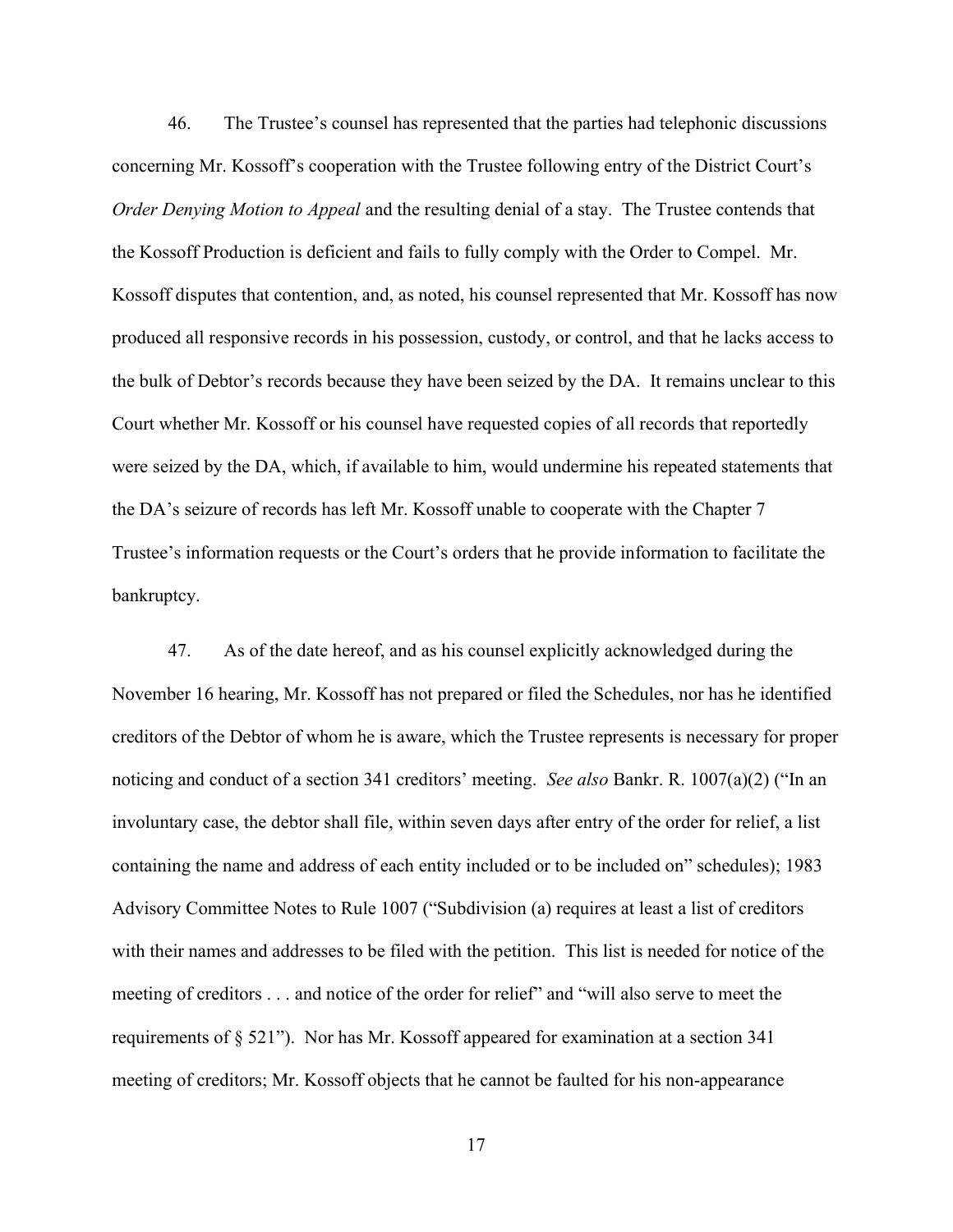because no such meeting has occurred, while the Trustee responds that the lack of a section 341 meeting results from Mr. Kossoff's own violation of orders requiring him to provide information needed to conduct such a meeting, including, specifically, the required list of the Debtor's creditors.

48. Mr. Kossoff's failure to fully comply with the Order to Compel – even if limited to his failure to provide the required Schedules and a list of creditors of whom he is aware – impedes the Trustee's efforts to conduct his investigation of the Debtor's affairs as mandated by Bankruptcy Code section 704. This failure has caused serious harms and largely thwarted the Chapter 7 Trustee's efforts to bring order to Debtor's affairs and to attempt to recover at least some of the funds creditors are owed. Further, Mr. Kossoff's intransigence has vastly increased the administrative costs and expenses of administering the Debtor's estate, which further prejudices the Debtor's creditors by diminishing the amount available to fund any future creditor recovery. Further, the Trustee has persuasively stated that the ongoing delay causes everincreasing harm as misappropriated assets may be dissipated or transferred, and statutes of limitations run.

49. Mr. Kossoff's ongoing violation of this Court's orders – in particular, the Order to Compel and the earlier Designation Order – is unquestionably deliberate and willful. His obligations are clear and unambiguous, and Mr. Kossoff repeatedly been urged and afforded more than adequate opportunity to comply. In particular, even crediting Mr. Kossoff's representation that he has now produced all responsive, non-privileged records in his possession, custody, or control, Mr. Kossoff has not completed or presented schedules or a creditors' list despite being required to do so by orders dating back to the June 25 Designation Order and by the subsequent Order to Compel, which required him to "not individually, but in his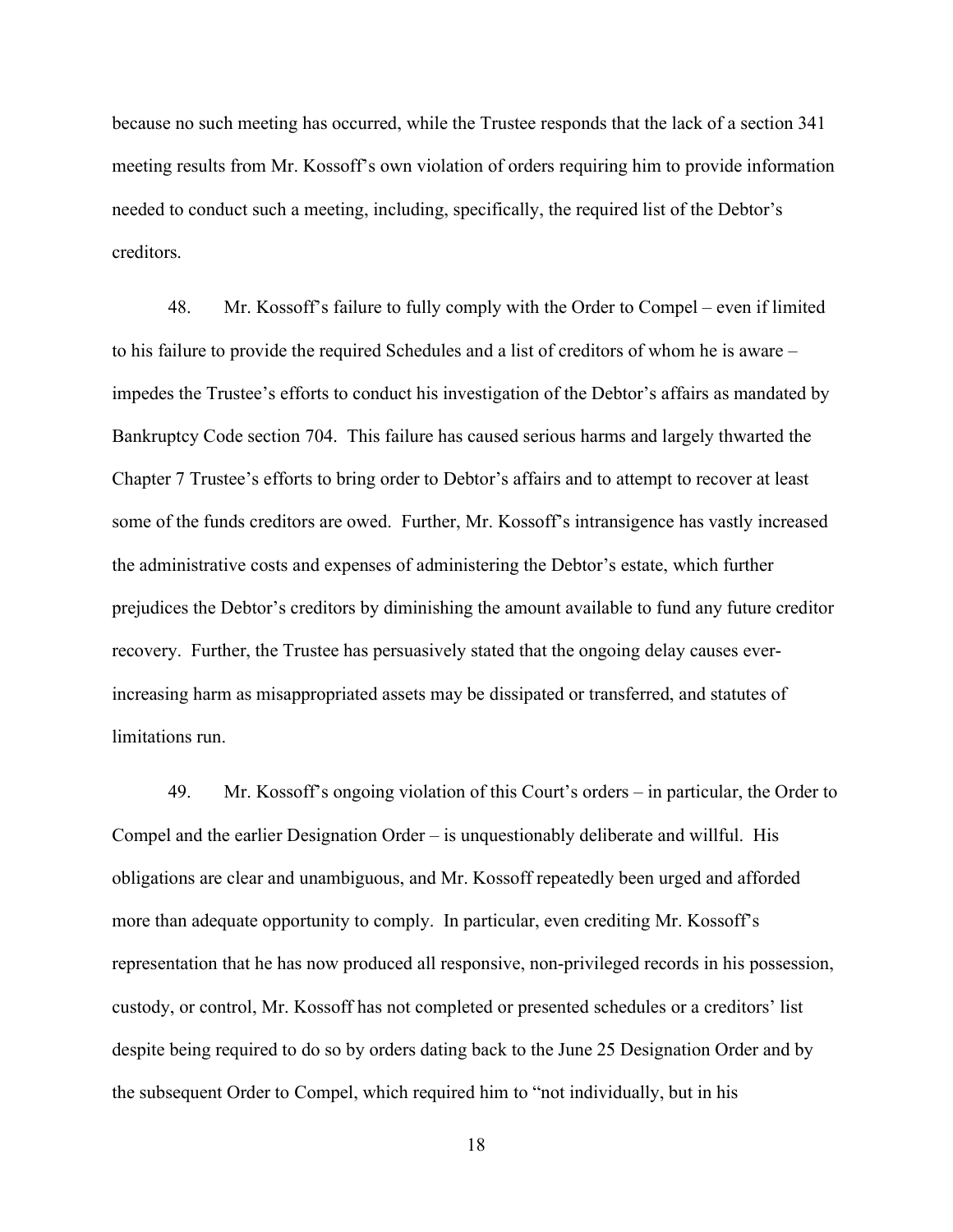representative capacity of the Debtor, . . . take all steps necessary to perform the Debtor's duties pursuant to the Order for Relief and the Designation Order, including the preparation of the Debtor's Schedules." The Court specifically finds that the "steps necessary to perform the Debtor's duties" included an obligation to facilitate the section 341 meeting by identifying creditors known to Mr. Kossoff, which Mr. Kossoff still has refused to do. Nor, as previously stated, has Mr. Kossoff completed the Schedules.

50. Mr. Kossoff's continuing noncompliance has been shown by clear and convincing evidence, and indeed in material part is uncontested. And Mr. Kossoff's noncompliance continues to this day even after repeated urgings by this Court to come into compliance, and warnings that he risks serious sanctions, up to and including incarceration, if he does not comply with his Court-ordered obligations. [See, e.g., Bankr. Docket Nos. 236 (November 5, 2021 order granting extension of time for Mr. Kossoff to respond to the Motion for Contempt, stating, "Mr. Kossoff is encouraged to take steps before then to reduce or eliminate the outstanding issues that give rise to the Trustee's motion for contempt sanctions"), 282 at 1]. The Court therefore finds that Mr. Kossoff's noncompliance is willful and knowing, and that Mr. Kossoff has not diligently attempted in a reasonable manner to comply with his Court-ordered obligations, including, specifically, to identify known creditors and to complete and provide the Schedules.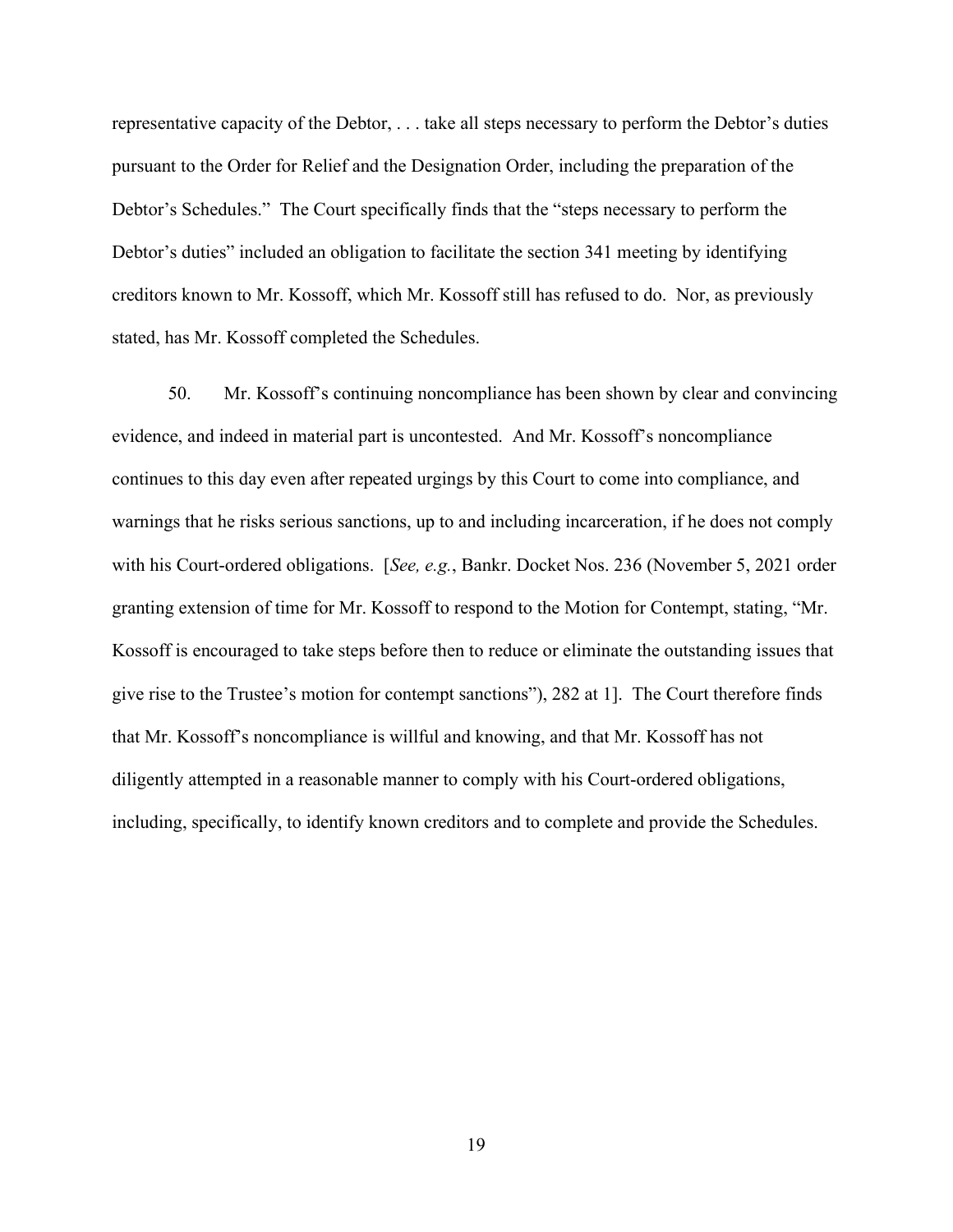#### VIII. DISCUSSION

Bankruptcy courts are vested with the inherent authority to enforce compliance with their orders through the issuance of civil contempt orders. See 11 U.S.C. § 105(a); Fed. R. Bankr. P. 9020; Rosen v. Breitner & Hoffman, P.C., (In re Flushing Hosp. & Med. Ctr.), 395 B.R. 229, 241 (Bankr. E.D.N.Y. 2008); In re Chief Exec. Officers Clubs, Inc., 359 B.R. 527, 534 (Bankr. S.D.N.Y. 2007); 199 East 7<sup>th</sup> Street LLC, No. 14-13254 (SCC), ECF No. 154 (Bankr. S.D.N.Y. Jan. 18, 2017). Mr. Kossoff's Supplemental Opposition states that he does not contest this authority.

A court's inherent power to hold a party in civil contempt may be exercised only when (i) the order the party allegedly failed to comply with is clear and unambiguous, (ii) the proof of noncompliance is clear and convincing, and (iii) the party has not diligently attempted in a reasonable manner to comply with the order. See King v. Allied Vision, Ltd., 65 F.3d 1051, 1058 (2d Cir. 1995); In re Chief Exec. Officers Clubs, Inc., 359 B.R. at 535. "The purpose of civil contempt is to compel a reluctant party to do what a court requires of him." In re Chief Exec. Officers Clubs, Inc., 359 B.R. at 534 (citations omitted). Sanctions for civil contempt may be imposed both to coerce future compliance with a court order issued for another party's benefit and to compensate for any harm that previously resulted from the noncompliance. Id. (citations omitted). In fashioning an appropriate remedy, courts must consider "the nature of the harm and the probable effect of alternative sanctions." *Id.* at 536 (citing  $EEOC$  v. Loc. 28, Sheet Metal Workers, 247 F.3d 333, 336 (2d Cir. 2001) (per curiam)).

Courts – including bankruptcy courts – may utilize incarceration as a coercive sanction for civil contempt, so long as "the contemnor is able to purge the contempt and obtain his release by committing an affirmative act." In re 1990's Caterers Ltd., 531 B.R. 309, 319–20 (Bankr.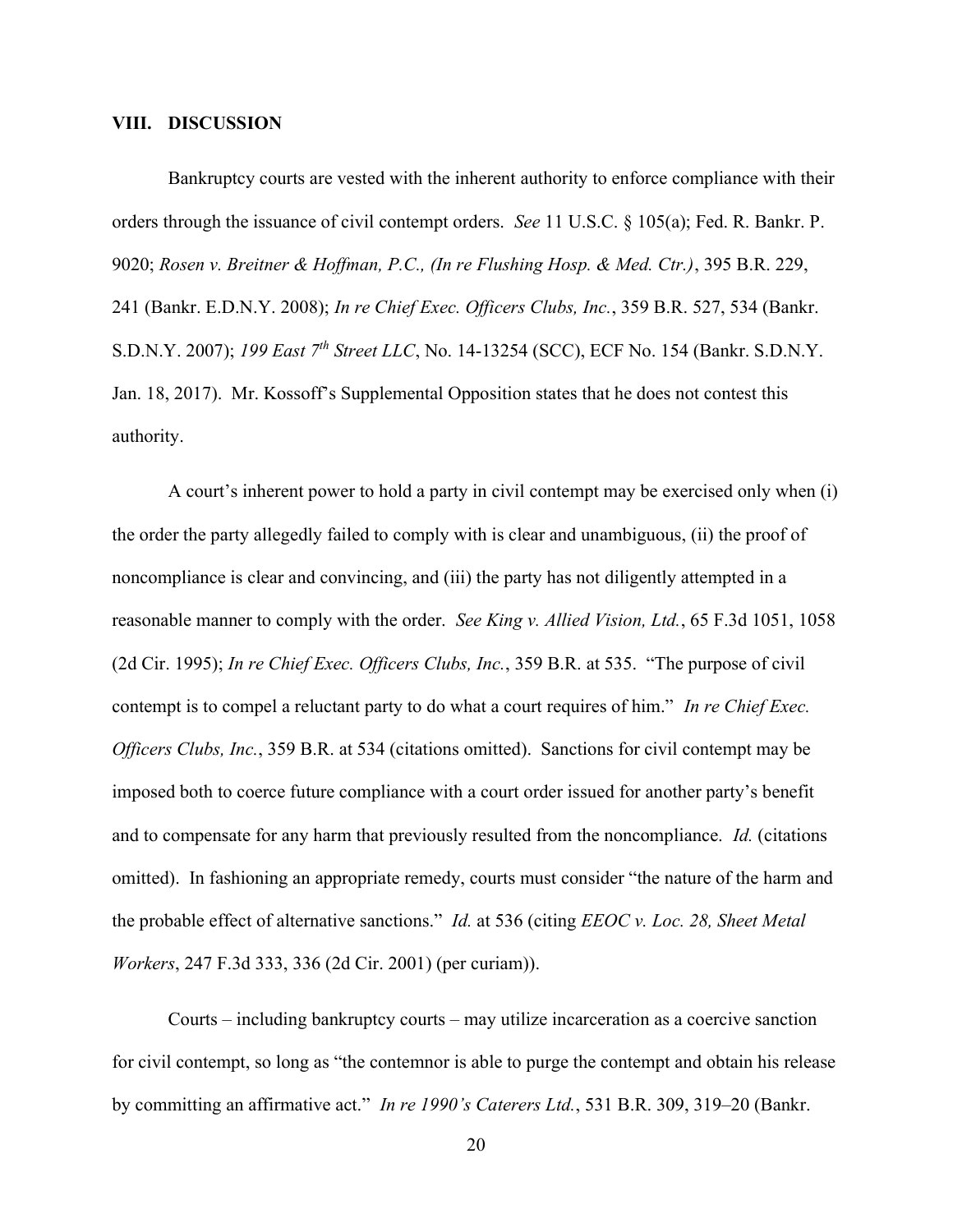E.D.N.Y. 2015) (citing Int'l Union, United Mine Workers of Am. v. Bagwell, 512 U.S. 821, 828– 29 (1994) (internal citations and quotation marks omitted); Hicks ex rel. Feiock v. Feiock, 485 U.S 624, 635 n.7 (1988); Lawrence v. Goldberg (In re Lawrence), 279 F.3d 1294, 1297 (11th Cir. 2002) (affirming bankruptcy court's imprisonment of a debtor for civil contempt for failing to comply with a turnover order); *In re CTLI, LLC*, 534 B.R. 895, 912 (Bankr. S.D. Tex. 2015) (recounting an individual's failure to comply with a court order to relinquish control of his social media accounts, and the court's subsequent order holding the individual in contempt and taking him into custody until he purged that contempt); *In re Count Liberty*, *LLC*, 370 B.R. 259, 274 (Bankr. C.D. Cal. 2007) (stating that incarceration is an appropriate coercive sanction so long as "the contemnor can avoid the sentence imposed on him, or purge himself of it, by complying with the terms of the original order."); *Chief Exec. Officers Clubs, Inc.*, 359 B.R. at 536–537, 542–43 (determining that the bankruptcy court had the authority, as a coercive civil contempt sanction, to imprison an officer of the debtor until he returned funds improperly transferred from the debtor's bank accounts in violation of a court order)); 199 East  $7<sup>th</sup>$  Street LLC, supra. Mr. Kossoff's Supplemental Objection "contest[s]" this authority, but unpersuasively and without basis; he cites supporting no law other than inapplicable provisions of the criminal code. [See supra at  $\P$  3].

Where (i) it is unlikely that increased monetary sanctions would improve the likelihood of compliance and (ii) there has been a pattern of noncompliance, courts have held that the coercive sanction of incarceration is particularly appropriate. See In re 1990's Caterers Ltd., 531 B.R. at 320 (citing In re Vaso Active Pharms., Inc., 514 B.R. 416, 426 (Bankr. D. Del. 2014) (collecting cases); Souther v. Tate (In re Tate), 521 B.R. 427, 439–44 (S.D. Ga. 2014)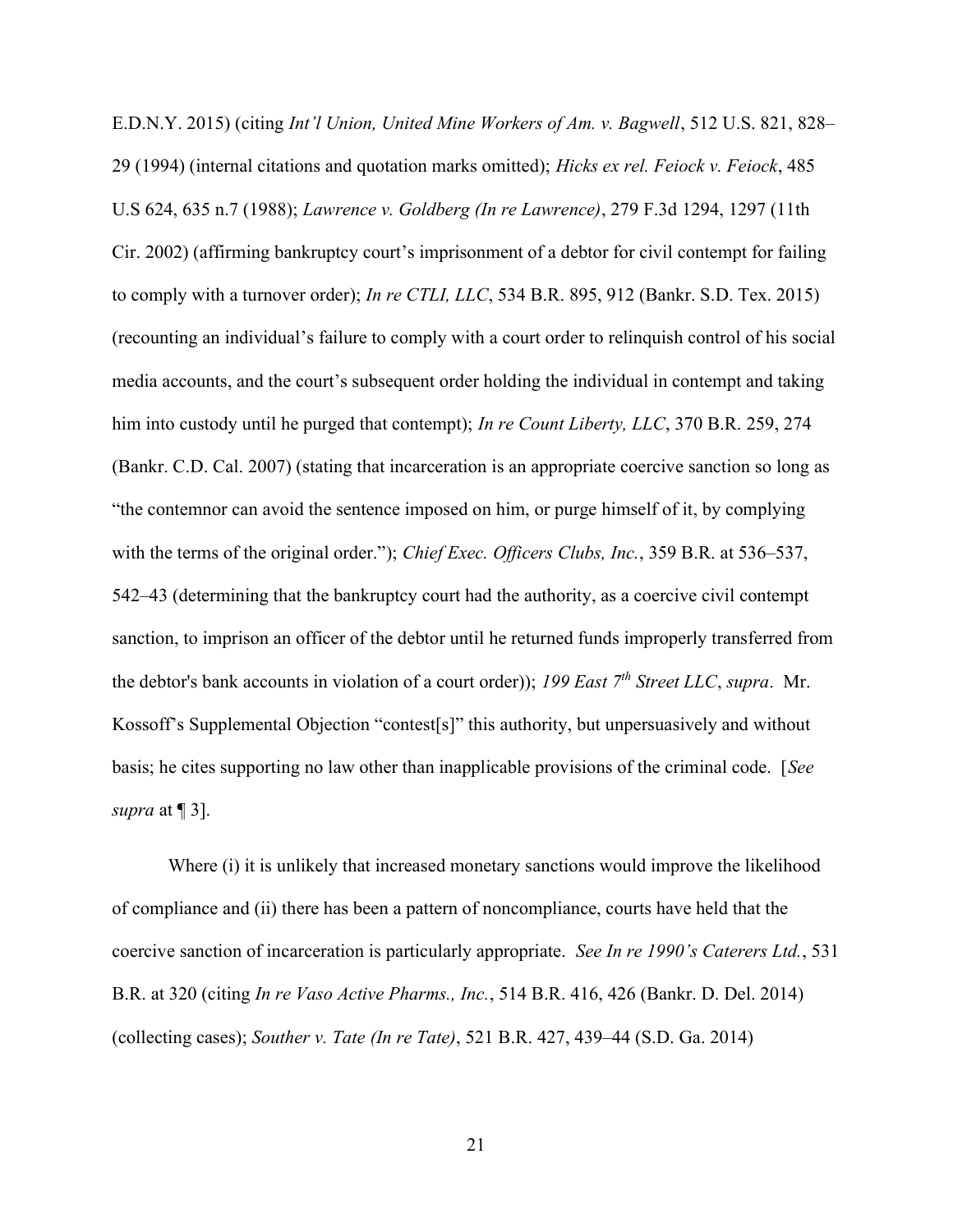(discussing the bankruptcy court's authority to impose and the propriety of imposing incarceration as a coercive sanction for civil contempt)).

As the foregoing detailed factual findings and the totality of the record in this case establish by clear and convincing evidence, Mr. Kossoff has knowingly and purposefully violated this Court's orders, which clearly and unambiguously directed him to complete the Schedules and perform other duties of Debtor including by identifying known creditors. Mr. Kossoff's violations exhibit a continuous pattern of delay and resistance to his obligations before this Court. In no sense has he made any diligent effort to comply with the Court's orders; to the contrary, he has done as little as possible, and that only grudgingly, and after as much delay as possible. Further, Mr. Kossoff's continuing insistence that he deserves additional time in light of his criminal exposure, [see, e.g., Bankr. Docket No. 249], is unfounded and no excuse; the Court has rejected these contentions before, his Court-ordered obligations are valid and final, and his request for additional time at this late date is no basis to deny an order of civil contempt given his months of disregard for the Court's orders.

Further, Mr. Kossoff's disregard of the Court's orders is continuing, and is causing ongoing and compounding harm to many people, among them the Debtor's numerous clients, its former employees, and its and its clients' counterparties. The Trustee is charged with attempting to bring order to the disarray in which Mr. Kossoff has left the Debtor, and Mr. Kossoff's intransigence has made his task all but impossible. Specifically, Mr. Kossoff has wasted the Trustee's time and severely taxed the Trustee's limited resources and has compromised the Trustee's ability to pursue estate funds and attempt to minimize the damage that Mr. Kossoff's underlying alleged conduct allegedly has caused. The mere passage of time costs money and reduces the Trustee's likelihood of success in his important work. And these harms continue to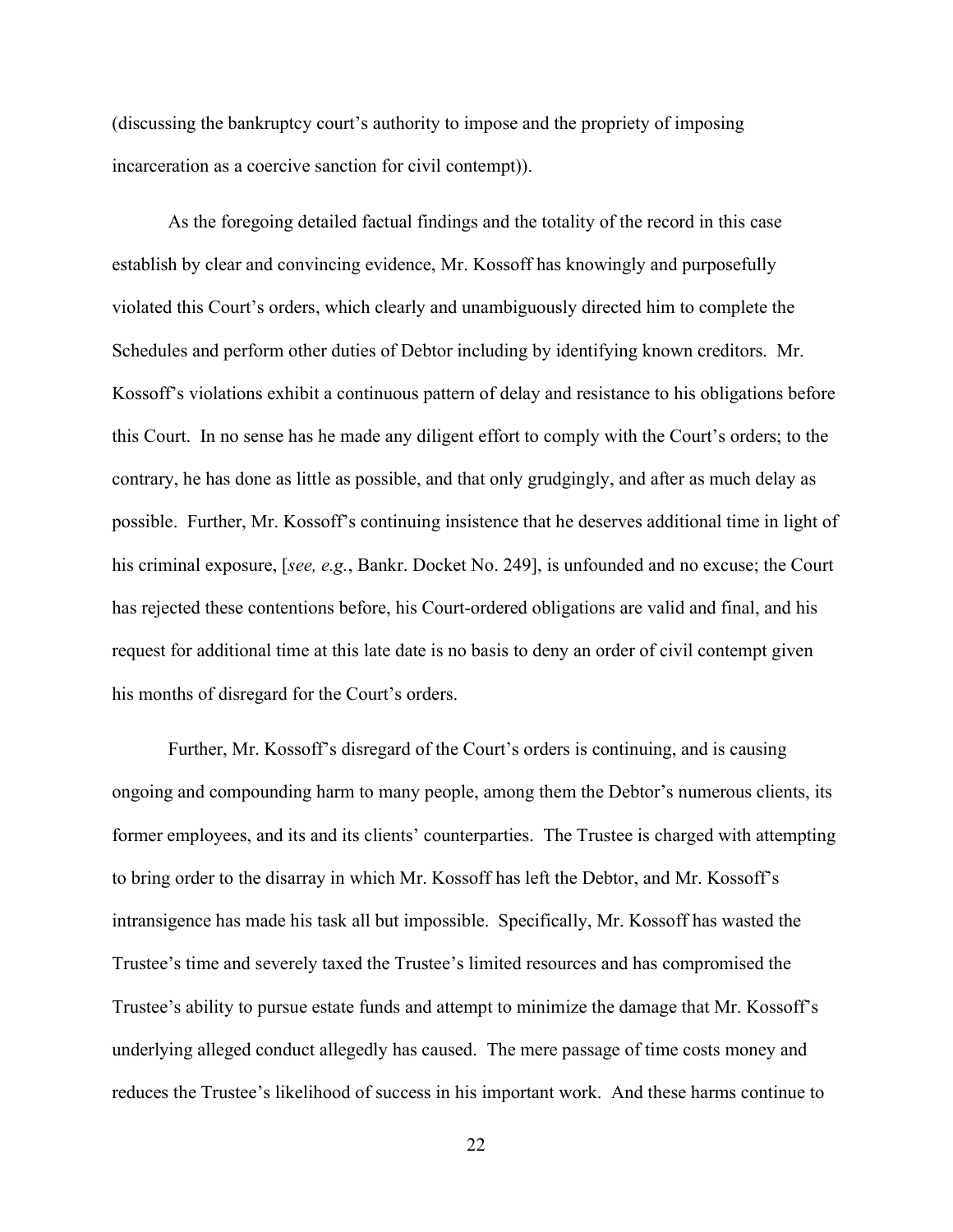compound; time is of the essence to secure Mr. Kossoff's overdue cooperation so that the Trustee can attempt to advance his critical work.

The Court thus concludes that an immediate order is required, and that Mr. Kossoff is in civil contempt of this Court's orders, including but not limited to his failure to provide Schedules as required by the Designation Order and the Order to Compel, and his failure to provide necessary information to the Trustee including but not limited to a list of creditors so that the bankruptcy case can be properly administered.<sup>6</sup> All requirements for the Court finding civil contempt are present here. See, e.g., Allied Vision, Ltd., 65 F.3d at 1058 (party may be found in civil contempt when (i) the order the party allegedly failed to comply with is clear and unambiguous, (ii) the proof of noncompliance is clear and convincing, and (iii) the party has not diligently attempted in a reasonable manner to comply with the order).

There remains the question of what sanction is appropriate. As noted, sanctions for civil contempt may be imposed both to coerce future compliance with a court order issued for another party's benefit and to compensate for any harm that previously resulted from the noncompliance. In re Chief Exec. Officers Clubs, Inc., 359 B.R. at 534 (citations omitted). In this case, the Court is focusing exclusively on coercing compliance by Mr. Kossoff, mindful that, in fashioning an appropriate remedy, courts must consider "the nature of the harm and the probable effect of

<sup>6</sup> By specifying these concrete manifestations of Mr. Kossoff's noncompliance with unambiguous aspects of the Court's orders, the Court does not excuse other ways in which Mr. Kossoff has not complied. Given his November 16 assertion that he has now provided all records in his possession, custody, or control, the Court does not believe that clear and convincing evidence exists on the current record of a continuing noncompliance with document production obligations. Such evidence could be adduced in the future if necessary. The Court nevertheless hopes that this order will induce Mr. Kossoff's compliance both with his requirements to provide schedules and a list of creditors, and with his additional informational and other obligations. Today's order is without prejudice to further contempt applications if warranted in the view of any party in interest.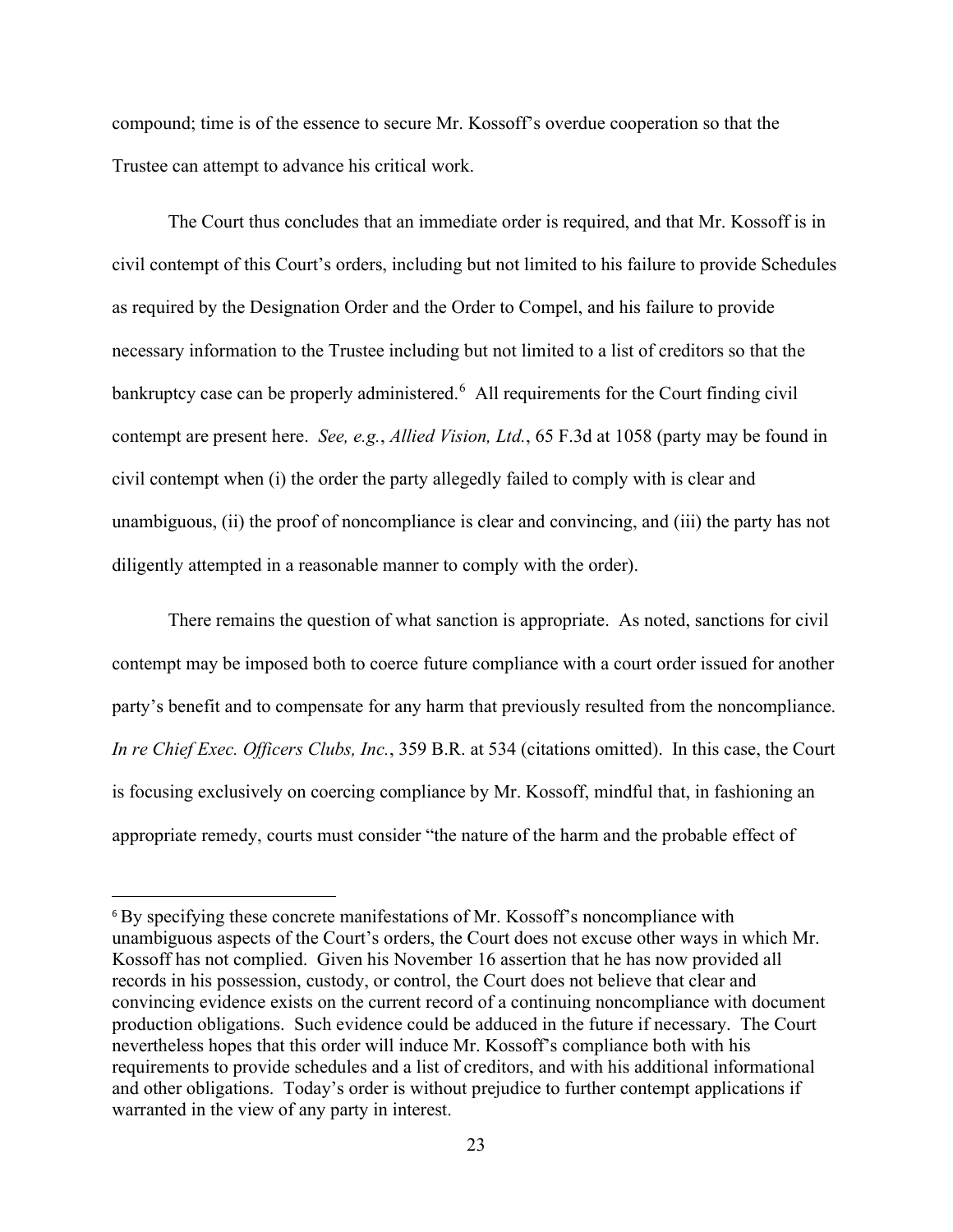alternative sanctions." Id. at 536 (citing EEOC v. Loc 28, Sheet Metal Workers, 247 F.3d 333, 336 (2d Cir. 2001)).

The Court concludes that no sanction less onerous than the prospect of incarceration is sufficiently likely to persuade Mr. Kossoff to belatedly perform his Court-ordered obligations. Mr. Kossoff for many months has engaged in purposeful and willful disregard of the Court's orders; he has chosen to elevate his own perceived interests above his legal obligation to comply with the Court's orders. And his belated statement in the post-argument Supplemental Opposition that he will provide some semblance of schedules by November 30, after having heard this Court's oral ruling that he is in civil contempt with incarceration the least onerous viable sanction to induce compliance, is not a convincing reason to deviate from the coercive threat of incarceration; rather, that threat appears to be the only measure that may induce Mr. Kossoff to comply. To no avail, this Court has long urged Mr. Kossoff to comply with his obligations and has warned him of the possible consequences of continued noncompliance, while affording him ample opportunity to purge his ongoing contempt by coming into belated compliance with the Court's orders and his legal obligations. Further, although the Court has received no evidence concerning Mr. Kossoff's personal finances, he clearly faces significant personal monetary liabilities, and he has experienced severe negative reputational and professional consequences flowing from the revelations that led to this case. Given these realities, a mere verbal censure or contempt finding, or any amount of financial sanctions, all but certainly would not induce compliance by Mr. Kossoff.

\*\*\*

Based on the foregoing, it is hereby ORDERED that Mr. Kossoff shall have until on or before November 30, 2021, to purge his contempt and make an appropriate filing demonstrating